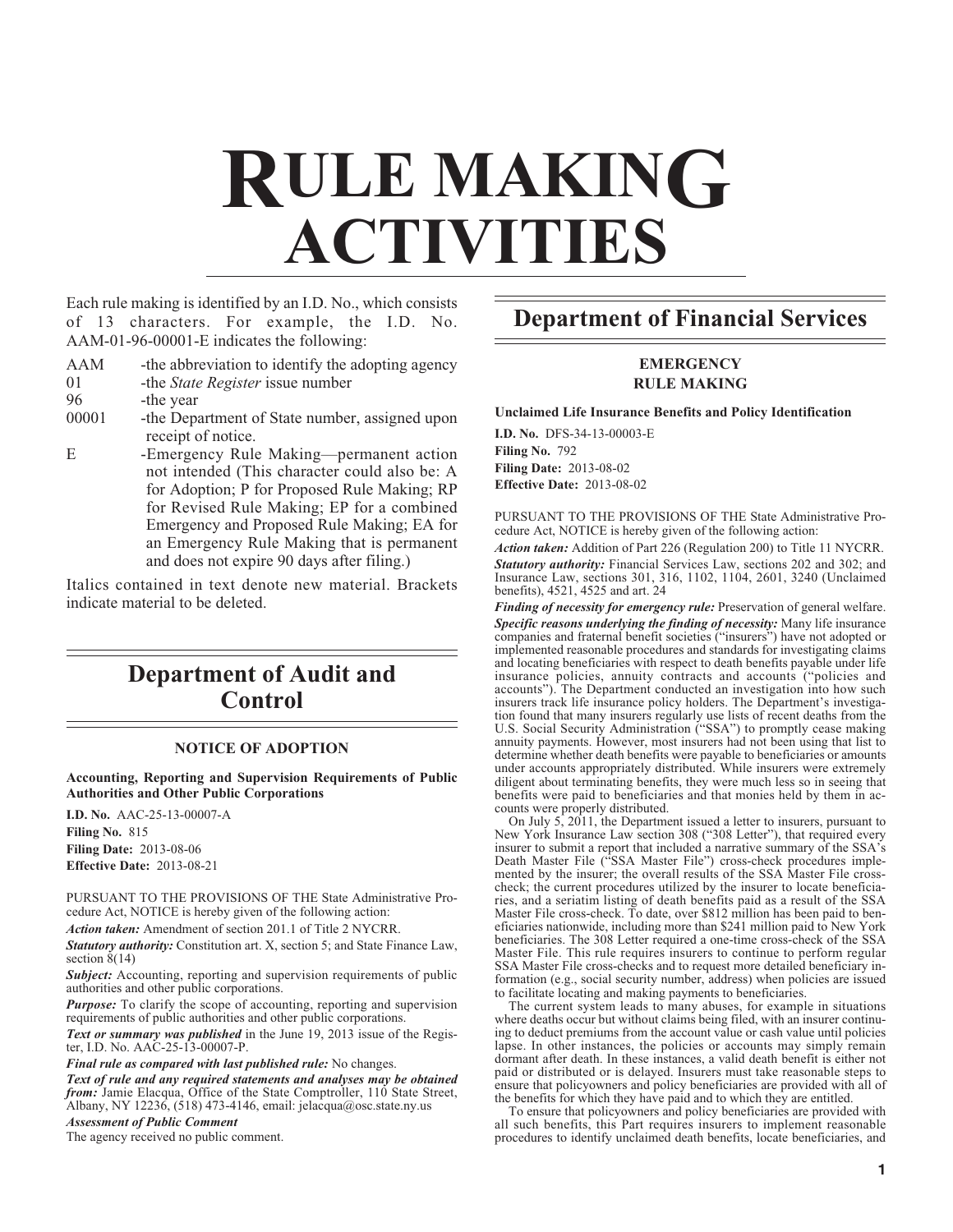make prompt payments. In addition, to further ensure payment of unclaimed benefits, this Part requires insurers to respond to requests from the Superintendent to search for policies insuring the life of, or owned by, decedents, and to initiate the claims process for any death benefits that are identified as a result of those requests. Any delay in implementing these requirements will result in beneficiaries not receiving benefits or having monies distributed to them to which they are entitled, and in insurers thereby undeservedly retaining such amounts.

For the reasons stated above, the promulgation of this regulation on an emergency basis is necessary for the general welfare.

*Subject:* Unclaimed Life Insurance Benefits and Policy Identification.

*Purpose:* To ensure payment of unclaimed benefits to policyowners and policy beneficiaries.

*Text of emergency rule: UNCLAIMED LIFE INSURANCE BENEFITS AND POLICY IDENTIFICATION*

*Section 226.0 Purpose*

*(a) Beginning in 2011, the Department conducted an investigation into how life insurance companies and fraternal benefit societies track life insurance policyholders. The Department's investigation found that many insurers had been regularly using lists of recent deaths from the social security administration to promptly cease making annuity payments. However, most insurers had not been using the lists to determine whether death benefits were payable to beneficiaries.*

*(b) The public needs to know that insurers are taking reasonable steps to ensure that policyowners and policy beneficiaries are provided with all of the life insurance benefits for which they have paid and to which they are entitled. In particular, there may be instances where a death has occurred and no claim has been filed, but premiums continue to be deducted from the existing policy values until the policy lapses. In other instances, the policies or accounts may simply remain dormant after death. In these instances, a valid death benefit is either not paid or distributed or is delayed.*

*(c) To ensure that policyowners and policy beneficiaries are provided with all of the benefits for which they have paid and to which they are entitled, this Part was promulgated on an emergency basis. Subsequently, the Legislature enacted Insurance Law section 3212-a, which was renumbered as section 3240, to address the issues that the Department had observed.*

*(d) This Part requires insurers to implement reasonable procedures to identify unclaimed death benefits, locate beneficiaries, and make prompt payments. In addition, to further ensure payment of unclaimed benefits, this Part requires insurers to respond to requests from the superintendent to search for policies insuring the life of, or owned by, decedents and to initiate the claims process for any death benefits that are identified as a result of those requests.*

*Section 226.1 Definitions*

*(a) Account means:*

*(1) any mechanism, whether denoted as a retained asset account or otherwise, whereby the settlement of proceeds payable to a beneficiary under a policy is accomplished by the insurer or an entity acting on behalf of the insurer placing the proceeds into an account where the insurer retains those proceeds and the beneficiary has check or draft writing privileges; or*

*(2) any other settlement option relating to the manner of distribution of the proceeds payable under a policy.*

*(b) Death index means the death master file maintained by the United States social security administration or any other database or service that is at least as comprehensive as the death master file maintained by the United States social security administration and that is acceptable to the superintendent.*

*(c) Insured means an individual covered by a policy or an annuitant when the annuity contract provides for benefits to be paid or other monies to be distributed upon the death of the annuitant.*

*(d) Insurer means a life insurance company or fraternal benefit society.*

*(e) Lost policy finder means a service made available by the Department of Financial Services on its website or otherwise developed by the superintendent either on his or her own or in conjunction with other state regulators, to assist consumers with locating unclaimed life insurance benefits.*

*(f) Policy means a life insurance policy, an annuity contract, a certificate under a life insurance policy or annuity contract, or a certificate issued by a fraternal benefit society, under which benefits are to be paid upon the death of the insured, including a policy that has lapsed or been terminated.*

*Section 226.2 Applicability*

*(a) This Part shall apply to a policy that is:*

*(1) issued by a domestic insurer and any account established under or as a result of such policy; or*

*(2) delivered or issued for delivery in this state by an authorized*

*foreign insurer and any account established under or as a result of such policy.*

*(b) Notwithstanding subdivision (a) of this section, with respect to a policy delivered or issued for delivery outside this state, a domestic insurer may, in lieu of the requirements of this Part, implement procedures that meet the minimum requirements of the state in which the insurer delivered or issued the policy, provided that the superintendent determines that such other requirements are no less favorable to the policyowner and beneficiary than those required by this Part.*

*Section 226.3 Multiple policy search procedures*

*(a) Upon receiving notification of the death of an insured or account holder or in the event of a match made by a death index cross-check pursuant to section 226.4 of this Part, an insurer shall search every policy or account subject to this Part to determine whether the insurer has any other policies or accounts for the insured or account holder.*

*(b) An insurer that receives a notification of death of an insured or ac-count holder, or identifies a death index match, shall notify each United States affiliate, parent, or subsidiary, and any entity with which the insurer contracts that may maintain or control records relating to policies or accounts covered by this Part of the notification or verified death index match. An insurer shall take all steps necessary to have each affiliate, parent, subsidiary, or other entity perform the search required by subdivision (a) of this section.*

*Section 226.4 Standards for investigating claims and locating claimants under policies and accounts*

*(a)(1) Except as set forth in paragraph (2) of this subdivision, at no later than policy delivery or the establishment of an account and upon any change of insured, owner, account holder, or beneficiary, an insurer shall request information sufficient to ensure that all benefits or other monies are distributed to the appropriate persons upon the death of the insured or account holder, including, at a minimum, the name, address, date of birth, social security number, and telephone number of every owner, account holder, insured and beneficiary of such policy or account, as applicable.*

*(2) Where an insurer issues a policy or provides for an account based on information received directly from an insured's employer, the insurer may obtain the beneficiary information described in paragraph (1) of this subdivision by communicating with the insured after the insurer's receipt of the information from the insured's employer.*

*(b)(1) An insurer shall use the latest available updated version of the death index to cross-check every policy and account subject to this Part, except as specified in subdivision (h) of this section. The cross-checks shall be performed no less frequently than quarterly. An insurer may submit a request to the superintendent for the insurer to perform the crosschecks less frequently than quarterly, but in no event shall the cross-checks be performed less frequently than semi-annually. The superintendent may grant such a request upon the insurer's demonstration of hardship.*

*(2) The cross-checks shall be performed using:*

*(i) the insured or account holder's social security number; or*

*(ii) where the insurer does not know the insured or account holder's social security number, the name and date of birth of the insured or account holder.*

*(3) An insurer may comply with the requirements of this subdivision by using the full death index once annually and using the death index update files for the remaining cross-checks in that year.*

*(c) If an insurer uses a resource instead of or in addition to a death index in order to terminate benefits or close an account, the insurer shall also use that resource when cross-checking policies or accounts pursuant to subdivision (b) of this section.*

*(d) If an insurer uses a resource more frequently than quarterly in order to terminate benefits or close an account, the insurer shall use that resource with the same frequency when cross-checking policies or accounts pursuant to subdivision (b) of this section.*

*(e) Every insurer shall implement reasonable procedures to account for common variations in data that would otherwise preclude an exact match with a death index, including:*

*(1) nicknames, initials used in lieu of a first or middle name, use of a middle name, compound first and middle names, and interchanged first and middle names;*

*(2) compound last names, and blank spaces or apostrophes in last name;*

*(3) incomplete date of birth data, and transposition of the "month" and "date" portions of the date of birth;*

*(4) incomplete social security number; and*

*(5) common data entry errors in name, date of birth and social security data.*

*(f) If an insurer only has a partial name, social security number, date of birth, or a combination thereof, of the insured or account holder under a policy or account, then the insurer shall use the available information to perform the cross-check pursuant to subdivision (b) of this section, which may be accomplished by using the procedures outlined in subdivision (e) of this section.*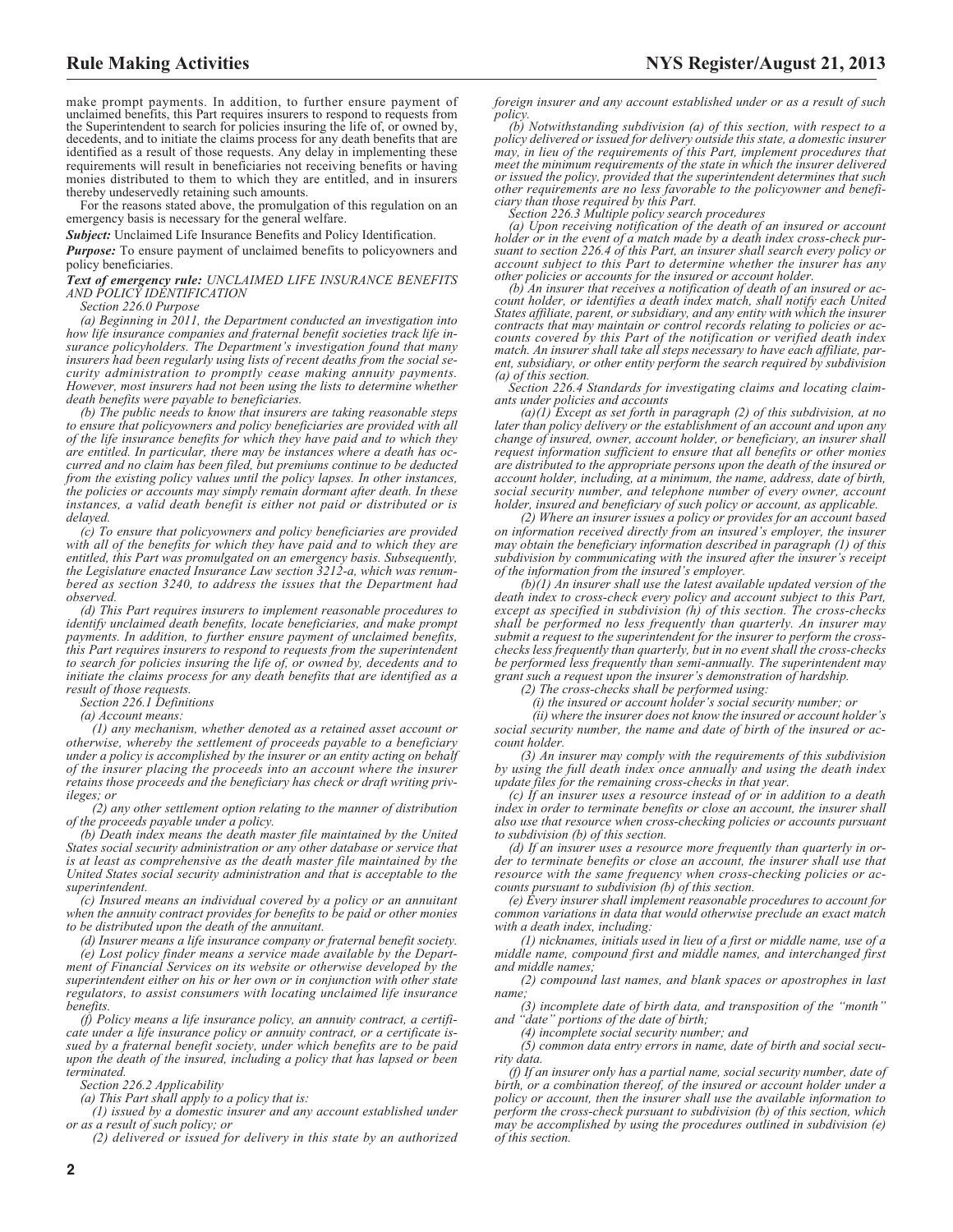*(g) Every insurer shall establish reasonable procedures to locate beneficiaries and shall make prompt payments or distributions in accordance with Part 216 of this Title (Insurance Regulation 64).*

*(h) This section shall not apply to any policy or any account:*

*(1) where the insurer has fully satisfied all obligations under the policy or account prior to the date that the cross-check is performed;*

*(2) where the insurer has paid full death benefits on all insureds under the policy, or where the remaining obligations have been transferred to one or more new policies or accounts providing benefits of any kind in the event of the death of the insured or account holder;*

*(3) where the insurer has paid full surrender benefits on the policy, including a policy that is replaced after full surrender;*

*(4) where the policy has been rescinded and the insurer has returned all paid premiums;*

*(5) where the policy has been returned under a free-look provision and the insurer has returned all paid premiums;*

*(6) where the insurer has paid full maturity benefits under the policy; (7) where the insurer does not maintain or control the records*

*containing the information necessary to comply with the requirements of this section under a group policy administered by the group policyholder;*

*(8) where all monies due under the policy or account have escheated in accordance with state unclaimed property statutes;*

*(9) where the insurer has novated the policy;*

*(10) where the policy is a group annuity contract that funds employersponsored retirement plans and the insurer is not obligated by the terms of the contract to pay death benefits directly to the plan participant's beneficiary;*

*(11) where the insurer receives payroll deduction contributions for either a group or individual policy and a payment has been made in the 90 days prior to a cross-check;*

*(12) except as to retired employees, where premiums are wholly paid by an employer on an individual or group policy; or*

*(13) where a policy has lapsed or terminated with no benefits payable that was cross-checked with a death index within the 18 months preceding the effective date of this Part or that was cross-checked with a death index more than 18 months prior to the most recent cross-check conducted by the insurer.*

*Section 226.5 Lost policy finder application procedures*

*(a) An insurer shall:*

*(1) upon receiving a request forwarded by the superintendent through a lost policy finder, search for policies, excluding group policies administered by group policyholders where the insurer does not maintain or control the records containing the information necessary to comply with the requirements of section 226.4 of this Part, and any accounts subject to this Part that insure the life of, or are owned by, an individual named as the decedent in the request forwarded by the superintendent;*

*(2) report to the superintendent through a lost policy finder:*

*(i) within 30 days of receiving the request, or within 45 days of receiving the request where the insurer contracts with another entity to maintain the insurer's records, the findings of the search; and*

*(ii) where the search reveals that benefits may be due, within 30 days of the final disposition of the request, the benefit paid and any other information requested by the superintendent; and*

*(3) within 30 days of receiving the request, or within 45 days of receiving the request where the insurer contracts with another entity to maintain the insurer's records, for each identified policy and account insuring the life of, or owned by, the named decedent, provide to:*

*(i) a requestor who is also the beneficiary of record on the identified policy or account all items, statements and forms that the insurer reasonably believes to be necessary in order to file a claim; or*

*(ii) a requestor who is not the beneficiary of record on the identified policy or account the requested information to the extent permissible to be disclosed in accordance with Part 420 (Insurance Regulation 169) of this Title and any other applicable privacy law, and to take such other steps necessary to facilitate the payment of any benefit that may be due under the identified policy or account.*

*(b)(1) An insurer shall establish procedures to electronically receive the lost policy finder request from, and make reports to, the superintendent as provided for in subdivision (a) of this section. When transmitted electronically, the date that the superintendent forwards the request shall be deemed to be the date of receipt by the insurer; provided however that if the date is a Saturday, Sunday or a public holiday, as defined in General Construction Law section 24, then the date of receipt shall be as provided in General Construction Law section 25-a.*

*(2) An insurer required to electronically receive and submit pursuant to this Part may apply to the superintendent for an exemption from the requirement that the submission be electronic by submitting a written request to the superintendent for approval.*

*(3) The insurer's request for an exemption shall specify whether it is making the request for an exemption based upon undue hardship,*

*impracticability, or good cause, and set forth a detailed explanation as to the reason that the superintendent should approve the request.*

*(4) The insurer requesting an exemption shall submit, upon the superintendent's request, any additional information necessary for the superintendent to evaluate the insurer's request for an exemption.*

*(5) The insurer shall be exempt from the electronic submission requirement upon the superintendent's written determination so exempting the insurer. The superintendent's determination will specify the basis upon which the superintendent is granting the request and for how long the exemption applies.*

*(6) If the superintendent approves an insurer's request for an exemption from the electronic submission requirement, then the insurer shall make a physical submission in a form and manner acceptable to the superintendent.*

*Section 226.6 Report to the comptroller*

*An insurer subject to this Part shall include in the report required under Abandoned Property Law section 703 any information on unclaimed benefits due pursuant to this Part and the number of policies and accounts that the insurer has identified pursuant to section 226.4 of this Part for the prior calendar year under which any outstanding monies have not been paid or distributed by December thirty-first of such year, except potential matches still being investigated pursuant to section 226.4 of this Part. A copy of the report also shall be filed with the superintendent.*

*This notice is intended* to serve only as a notice of emergency adoption. This agency intends to adopt this emergency rule as a permanent rule and will publish a notice of proposed rule making in the *State Register* at some future date. The emergency rule will expire October 30, 2013.

*Text of rule and any required statements and analyses may be obtained from:* Michael Maffei, New York State Department of Financial Services, One State Street, New York, NY 10004, (212) 480-5027, email: michael.maffei@dfs.ny.gov

#### *Regulatory Impact Statement*

1. Statutory authority: The Superintendent's authority for promulgation of this rule derives from sections 202 and 302 of the Financial Services Law ("FSL") and sections 301, 316, 1102, 1104, 2601, 3240 (Unclaimed benefits), 4521, and 4525 and Article 24 of the Insurance Law.

FSL section 202 establishes the office of the Superintendent and designates the Superintendent to be the head of the Department of Financial Services.

FSL section 302 and Insurance Law section 301 authorize the Superintendent to effectuate any power accorded by the Insurance Law, the Banking Law, the Financial Services Law, or any other law of this state and to prescribe regulations interpreting, among others, the Insurance Law.

Insurance Law section 316 authorizes the Superintendent to promulgate regulations to require an insurer or other person or entity that makes a filing or submission with the Superintendent, pursuant to the Insurance Law, to do so by electronic means.

Insurance Law section 1102 authorizes the Superintendent to refuse to issue or renew an insurer's license if such refusal will best promote the interests of the people of this state.

Insurance Law section 1104 authorizes the Superintendent to revoke the license of a foreign insurer if such revocation is reasonably necessary to protect the interests of the people of this state.

Insurance Law Article 24 regulates trade practices in the insurance industry by prohibiting practices that constitute unfair methods of competition or unfair or deceptive acts or practices.

Insurance Law section 2601 prohibits insurers from engaging in unfair claim settlement practices, including the failure to adopt and implement reasonable standards for prompt investigation of claims.

Insurance Law section 3240 (Unclaimed benefits) requires insurers to compare life insurance policies against the federal death master file to identify potential matches of their insureds or account holders and to undertake a good faith effort to confirm the death of the insureds and locate beneficiaries. Section 3240(j) authorizes the superintendent to promulgate rules and regulations to implement the statute.

Insurance Law section 4521 authorizes the Superintendent to revoke or suspend a fraternal benefit society's license if such society is not carrying out its contracts in good faith.

Insurance Law section 4525 applies Articles 3 and 24 of the Insurance Law to authorized fraternal benefit societies.

2. Legislative objectives: Beginning in 2011, the Department investigated allegations of unfair claims and trade practices by authorized life insurers and fraternal benefit societies (collectively herein, "insurers") in connection with claims and the location of beneficiaries. The Department was concerned that many insurers had not adopted or implemented reasonable procedures and standards to investigate claims and locate beneficiaries with respect to death benefits due under policies and accounts. In particular, there were instances in which a death had occurred and no claim had been filed, but premiums continued to be deducted from the account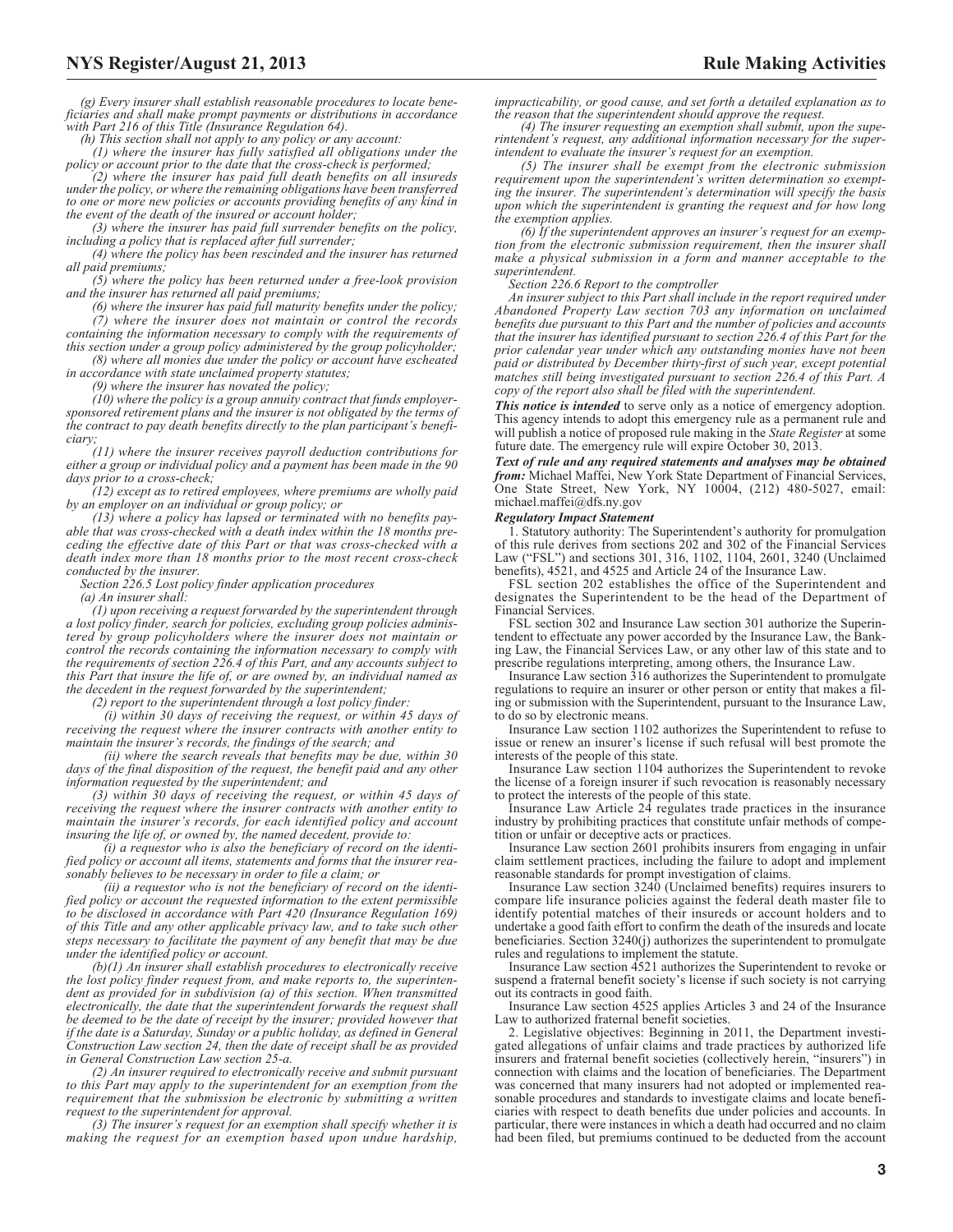value or cash value until the policy lapsed. In other instances, the policies or accounts may simply have remained dormant after death. In these in-stances, a valid death benefit was either not paid or distributed or was delayed.

The Department met with several insurers that have substantial writings in New York to discuss past and current claim and death benefit payment practices. Some insurers had used the U.S. Social Security Administration's Death Master File ("SSA Master File") to confirm the death of contract holders so that they could cease making annuity payments, but had not used the SSA Master File to determine whether any death benefit payments were due under insurance policies or other accounts.

The Department sent a letter dated July 5, 2011, to every insurer requesting the submission of a special report, pursuant to Insurance Law section 308 (the "308 Letter"). The 308 Letter required each insurer to submit a report that included a narrative summary of the SSA Master File cross-check procedures implemented by the insurer; the overall results of the SSA Master File cross-check; the current procedures utilized by the insurer to locate beneficiaries, and a seriatim listing of death benefits paid as a result of the SSA Master File cross-check. After matches were identified, each insurer was directed to provide to the Superintendent a final report updating the actions it had taken to investigate the matches to determine whether a death benefit payment was due, and to describe the procedures it had implemented to locate the beneficiaries and make payments, where appropriate. To date, over \$812 million has been paid nationwide to beneficiaries, including more than \$241 million that was paid to New York beneficiaries.

The 308 Letter was a one-time comparison to the SSA Master File. This rule was promulgated on an emergency basis to require insurers to continue to make the cross-checks on an ongoing basis. This rule requires insurers to continue to perform regular cross-checks using the SSA Master File, or other database or service acceptable to the Superintendent, and to request more detailed beneficiary information (e.g., social security number, address) to facilitate locating and making payments to beneficiaries.

The regulation also addresses another matter of concern. The Department regularly receives requests from family members and other potential beneficiaries requesting assistance in locating lost policies. Although certain fee-based services have been available to provide some assistance, there has not been an efficient, no-fee mechanism by which the Department could assist the public.

The Department has now developed a Lost Policy Finder application that offers a free-of-charge service to assist in locating unclaimed benefits on policies insuring the life of, or owned by, the deceased and accounts that are established under or as a result of such policies.

This rule requires insurers to establish procedures to respond within 30 days of the Department's notification of a request to identify coverage that the Department receives through its new Lost Policy Finder application, or within 45 days of receiving the request where an insurer contracts with another entity to maintain the insurer's records. The rule also requires an insurer to notify the beneficiary, within 30 days of the Department's notification, or within 45 days of receiving the request where the insurer contracts with another entity to maintain the insurer's records, of all items necessary to file a claim, if the insurer determines that there are benefits to be paid or other monies to be distributed.

After the initial issuance of the regulation, the Legislature in 2012 enacted Insurance Law section 3213-a, which required insurers to perform a comparison of life insurance policies against the federal death master file to identify potential matches of their insureds or account holders and to undertake a good faith effort to confirm the death of insureds and locate beneficiaries. It also authorized the Superintendent to promulgate rules and regulations to implement the statute. Although the governor signed the bill into law, he expressed a number of concerns with the legislation. A chapter amendment amended the bill, addressing those concerns. The chapter amendment also renumbered the section as section 3240. Since the original bill had a delayed effective date, it never took effect in its original form. The regulation has been amended to conform to the requirements of new section 3240 (Unclaimed benefits).

3. Needs and benefits: Many insurers had not adopted or implemented reasonable procedures and standards to investigate claims and locate beneficiaries with respect to death benefits under policies and accounts. The Department conducted an investigation into how insurers track life insurance policy holders. The Department found that many insurers had regularly been using lists of recent deaths from the Social Security Administration to promptly cease making annuity payments. However, most insurers had not been using the lists to determine whether death benefits were payable to beneficiaries.

This practice led to many abuses. For example, in some instances, a death may have occurred with no claim being filed, but premiums would continue to be deducted from the account value or cash value until the policy lapsed. In other cases, the policies or accounts may simply have

While insurers were extremely diligent about terminating benefits, they were much less so in seeing that benefits were paid to beneficiaries and that monies held by them in accounts were properly distributed. Insurers must take reasonable steps to ensure that policyowners and policy beneficiaries are provided with all of the benefits for which they have paid and to which they are entitled.

To ensure that policyowners and policy beneficiaries are provided with all of the benefits for which they have paid and to which they are entitled, this Part requires insurers to implement reasonable procedures to identify unclaimed death benefits, locate beneficiaries, and make prompt payments. In addition, this Part requires insurers to respond to requests from the Superintendent to search for policies insuring the life of, or owned by, decedents and to initiate the claims process for any death benefits that are identified as a result of those requests. It also establishes a filing requirement with the Office of the Comptroller regarding unpaid benefits.

4. Costs: All insurers affected by this rule have already implemented procedures required by this rule, which was promulgated on an emergency basis on May 14, 2012, August 10, 2012, November 9, 2012, February 6, 2013, and May 6, 2013. Additionally, in response to the 308 Letter sent by the Department to insurers in July 2011, several insurers had confirmed then that they had already established, or were in the process of establishing, the standards and procedures required by this rule. Thus, insurers should incur only minimal, if any, additional costs to comply with the requirements of this rule.

As a result of the 308 Letter, to date, more than \$812 million has been paid to beneficiaries nationwide, including more than \$241 million paid to New York beneficiaries. Additionally, more than \$338 million has been escheated or identified for escheatment. The amounts paid to beneficiaries and escheated (or identified for escheatment) now totals more than \$1.1 billion.

The public benefit of ensuring that all policyowners and policy beneficiaries are provided with all of the benefits for which they have paid and to which they are entitled outweighs the minimal costs of complying with this rule.

The cost to the Department, and the Office of the Comptroller, will be minimal because existing personnel are available to verify and ensure compliance of this rule. There are no costs to any other state government agency or local government.

5. Local government mandates: The rule imposes no new programs, services, duties or responsibilities on any county, city, town, village, school district, fire district or other special district.

6. Paperwork: Section 226.5 of this rule requires every insurer to report to the Superintendent, within 30 days of receiving the Superintendent's request to search for policies and accounts, or within 45 days of receiving the request where the insurer contracts with another entity to maintain the insurer's records, the findings of that search. In addition, within 30 days of the final disposition of the request, every insurer is required to report the benefits or amounts paid, if any, as a result of the search, and any other information requested by the Superintendent. Section 226.6 of this rule requires every insurer to submit a report to the Office of the Comptroller specifying the number of policies and accounts that the insurer has identified through a death index match or notification of the death of an insured or account holder, for the prior calendar year, any outstanding monies that have not been paid or distributed by December thirty-first of such year.

7. Duplication: This rule will not duplicate any existing state or federal rule.

8. Alternatives: There are no viable alternatives to this rule. As a result of the 308 Letter, to date, more than \$812 million has been paid to beneficiaries nationwide, including more than \$241 million paid to New York beneficiaries. Additionally, more than \$338 million has been escheated or identified for escheatment. The amount paid to beneficiaries and escheated (or identified for escheatment) now totals more than \$1.1 billion - unquestionably an ongoing benefit to the public. While some insurers may have voluntarily implemented these procedures, promulgation of this rule was necessary to require all insurers to do so. This rule addresses unfair claims and trade practices by insurers in a manner that protects the public while providing minimal burdens on insurers.

After considering comments received from insurers after the 308 Letter was issued, the Department issued guidance to supplement the 308 Letter. This rule incorporates those comments.

After the regulation was first promulgated on an emergency basis, the Legislature enacted section 3213-a, now 3240 (Unclaimed benefits). The regulation is revised to the extent necessary to conform to the statute.

9. Federal standards: There are no minimum standards of the federal government for the same or similar subject areas.

10. Compliance schedule: All insurers affected by this rule have already complied with the requirements of this rule, which was promulgated on an emergency basis on May 14, 2012, August 10, 2012, November 9,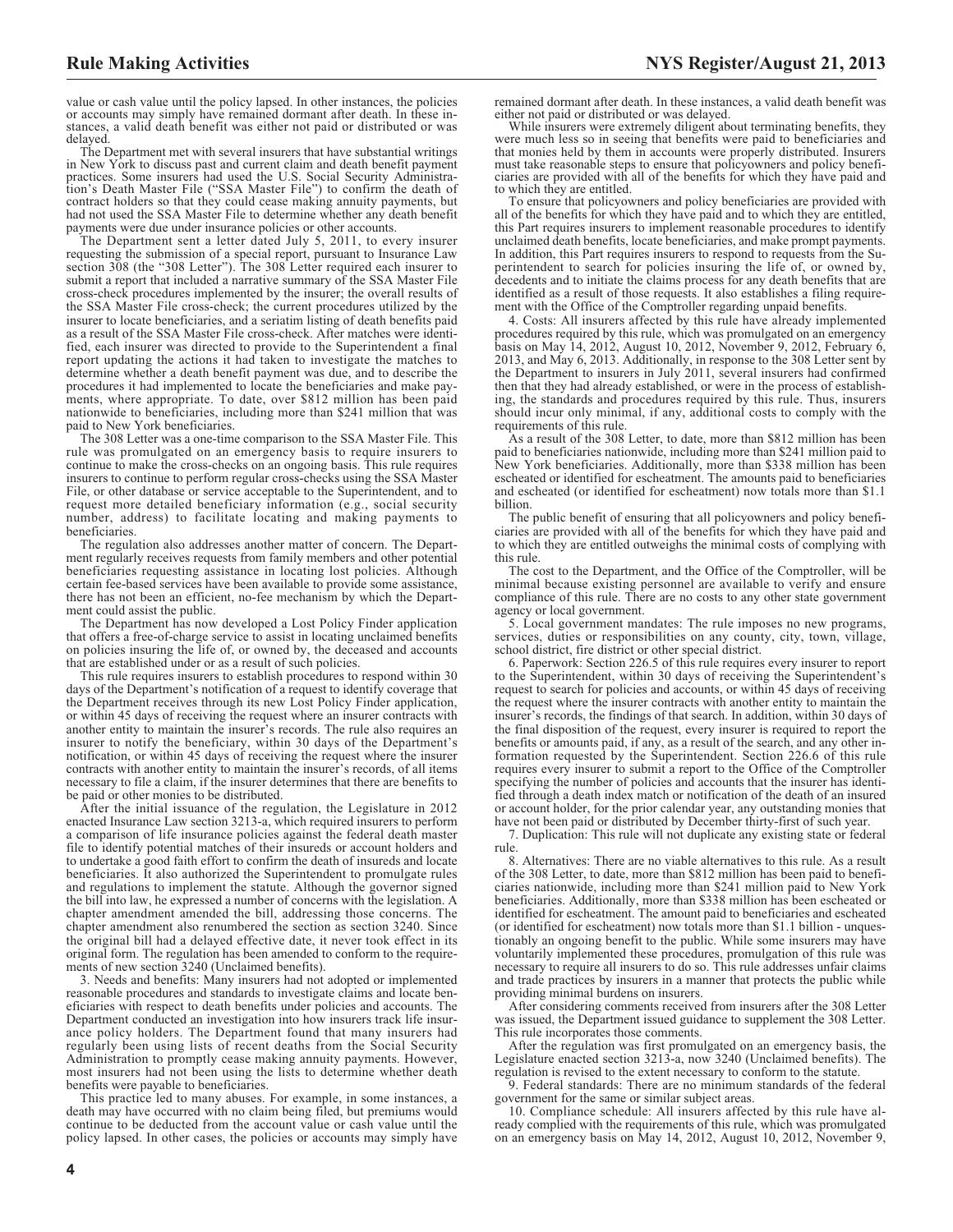#### *Regulatory Flexibility Analysis*

1. Small Businesses: The Department of Financial Services ("Department") finds that this rule will not impose any adverse economic impact or any reporting, recordkeeping or other compliance requirements on small businesses. The basis for this finding is that this rule is directed at life insurers and fraternal benefit societies (collectively, "insurers") that are authorized to do business in New York State, none of which are a "small business" as defined in section 102(8) of the State Administrative Procedure Act. The Department has reviewed filed reports on examination and annual statements of these authorized insurers and believes that none of them fall within the definition of "small business," because there are none which are both independently owned and operated and have less than one hundred employees.

2. Local Governments: This rule does not impose any adverse economic impact on local governments, including reporting, recordkeeping, or other compliance requirements.

#### *Rural Area Flexibility Analysis*

1. Types and estimated numbers of rural areas: Insurers covered by this rule do business in every county in this state, including rural areas as defined under State Administrative Procedure Act Section 102(13).

2. Reporting, recordkeeping and other compliance requirements, and professional services: This rule requires authorized life insurers and fraternal benefit societies (collectively, "insurers") to establish standards for investigating claims and locating claimants under policies and accounts providing benefits in the event of the death of an insured or account holder. It also requires insurers to establish procedures to search for policies and accounts upon receipt of a death notice or the Superintendent's notification of a request to identify coverage, which was received through the Lost Policy Finder application. It requires insurers to perform, no less than quarterly, a cross-check of the death index (i.e., the U.S. Social Security Administration's Death Master File ("SSA Master File") or any other database or service that is acceptable to the Superintendent). In addition, it requires insurers to establish procedures for lost policy searches, and establishes a filing requirement with the Office of the Comptroller regarding unpaid benefits.

Section 226.5 of this rule requires every insurer to report to the Superintendent, within 30 days of receiving the Superintendent's request to search for policies and accounts, or within 45 days of receiving the request where the insurer contracts with another entity to maintain the insurer's records, the findings of that search. In addition, within 30 days of the final disposition of the request, every insurer is required to report the benefits or amounts paid, if any, as a result of the search, and any other information requested by the Superintendent. Additionally, section 226.6 of this rule requires every insurer to submit a report to the Office of the Comptroller specifying the number of policies and accounts that the insurer has identified through a death index match or notification of the death of an insured or account holder, for the prior calendar year, any outstanding monies that have not been paid or distributed by December thirty-first of such year.

3. Costs: All insurers affected by this rule have already implemented procedures required by this rule, which was promulgated on an emergency basis on May 14, 2012, August 10, 2012, November 9, 2012, February 6, 2013, and May 6, 2013. Additionally, in response to the 308 Letter sent by the Department to insurers in July 2011, several insurers had confirmed then that they had already established, or were in the process of establishing, the standards and procedures required by this rule. Thus, insurers should incur only minimal, if any, additional costs to comply with the requirements of this rule.

As a result of the 308 Letter, to date, more than \$812 million has been paid to beneficiaries nationwide, including more than \$241 million paid to New York beneficiaries. Additionally, more than \$338 million has been escheated or identified for escheatment. The amounts paid to beneficiaries and escheated (or identified for escheatment) now totals more than \$1.1 billion.

The public benefit of ensuring that all policyowners and policy beneficiaries are provided with all of the benefits for which they have paid and to which they are entitled outweighs the minimal costs of complying with this rule.

The cost to the Department, and the Office of the Comptroller, will be minimal because existing personnel are available to verify and ensure compliance with this rule. There are no costs to any other state government agency or local government.

4. Minimizing adverse impact: The public needs to know that insurers are taking reasonable steps to ensure that all policyowners and policy beneficiaries are provided with all of the benefits for which they have paid and to which they are entitled. In particular, there may be instances where a death has occurred and no claim has been filed, but premiums continue to be deducted from the account value or cash value until the policy lapses. In other instances, the policies or accounts may simply remain dormant after death. In these instances, a valid death benefit is either not paid or distributed or is delayed.

The Department sent a letter, dated July 5, 2011, to every insurer requesting the submission of a special report, pursuant to Insurance Law section 308 (the "308 Letter"). The 308 Letter required the insurer to submit a report that included a narrative summary of the SSA Master File cross-check procedures implemented by the insurer; the overall results of the SSA Master File cross-check; the current procedures utilized by the insurer to locate beneficiaries, and a seriatim listing of death benefits paid as a result of the SSA Master File cross-check. After matches were identified, each insurer was directed to provide to the Superintendent a final report updating the actions it had taken to investigate the matches to determine whether a death benefit payment was due, and to describe the procedures it had implemented to locate the beneficiaries and make payments, where appropriate. To date, over \$812 million has been paid nationwide to beneficiaries, including more than \$241 million that was paid to New York beneficiaries.

The 308 Letter was a one-time comparison of the SSA Master File. This rule was promulgated on an emergency basis to require insurers to continue to make the cross-checks on an ongoing basis. This rule requires insurers to continue to perform regular cross-checks using the SSA Master File, or other database or service acceptable to the Superintendent, and to request more detailed beneficiary information (e.g., social security number, address) to facilitate locating and making payments to beneficiaries.

The regulation also addresses another matter of concern. The Department regularly receives requests from family members and other potential beneficiaries requesting assistance in locating lost policies. Although certain fee-based services have been available to provide some assistance, there has not been an efficient, no-fee mechanism by which the Department could assist the public.

The Department has now developed a Lost Policy Finder application that offers a free-of-charge service to assist in locating unclaimed benefits on policies insuring the life of, or owned by, the deceased and accounts that are established under or as a result of such policies.

This rule requires insurers to establish procedures to respond within 30 days of the Department's notification of a request to identify coverage that the Department received through its new Lost Policy Finder application, or within 45 days of receiving the request where an insurer contracts with another entity to maintain the insurer's records. The rule also requires the insurer to notify the beneficiary, within 30 days of the Department's notification, or within 45 days of receiving the request where the insurer contracts with another entity to maintain the insurer's records, of all items necessary to file a claim, if the insurer determines that there are benefits to be paid or other monies to be distributed.

The rule thus ensures that insurers will continue to make death index cross-check efforts so that policyowners and policy beneficiaries will be provided with all of the benefits for which they have paid and to which they are entitled. This rule will result in the rightful payment of millions of dollars of additional benefits to beneficiaries. Therefore, it is necessary for all insurers to comply with the requirements of this rule.

5. Rural area participation: The Department received comments from insurers, including those doing business in rural areas of the State, regarding the 308 Letter. Those comments have been incorporated into this rule.

#### *Job Impact Statement*

The Department of Financial Services finds that this rule will have little or no impact on jobs and employment opportunities. This rule requires insurers to establish standards for investigating claims and locating claimants under policies and accounts providing benefits in the event of an individual's death. It also requires insurers to set up procedures for lost policy searches, and establishes a filing requirement with the Office of the Comptroller regarding unpaid benefits.

The Department believes that this rule will not have any adverse impact on jobs or employment opportunities, including self-employment opportunities.

# **PROPOSED RULE MAKING NO HEARING(S) SCHEDULED**

#### **Debt Collection**

**I.D. No.** DFS-34-13-00002-P

PURSUANT TO THE PROVISIONS OF THE State Administrative Procedure Act, NOTICE is hereby given of the following proposed rule: *Proposed Action:* Addition of Part 1 to Title 23 NYCRR. *Statutory authority:* Financial Services Law, sections 202 and 302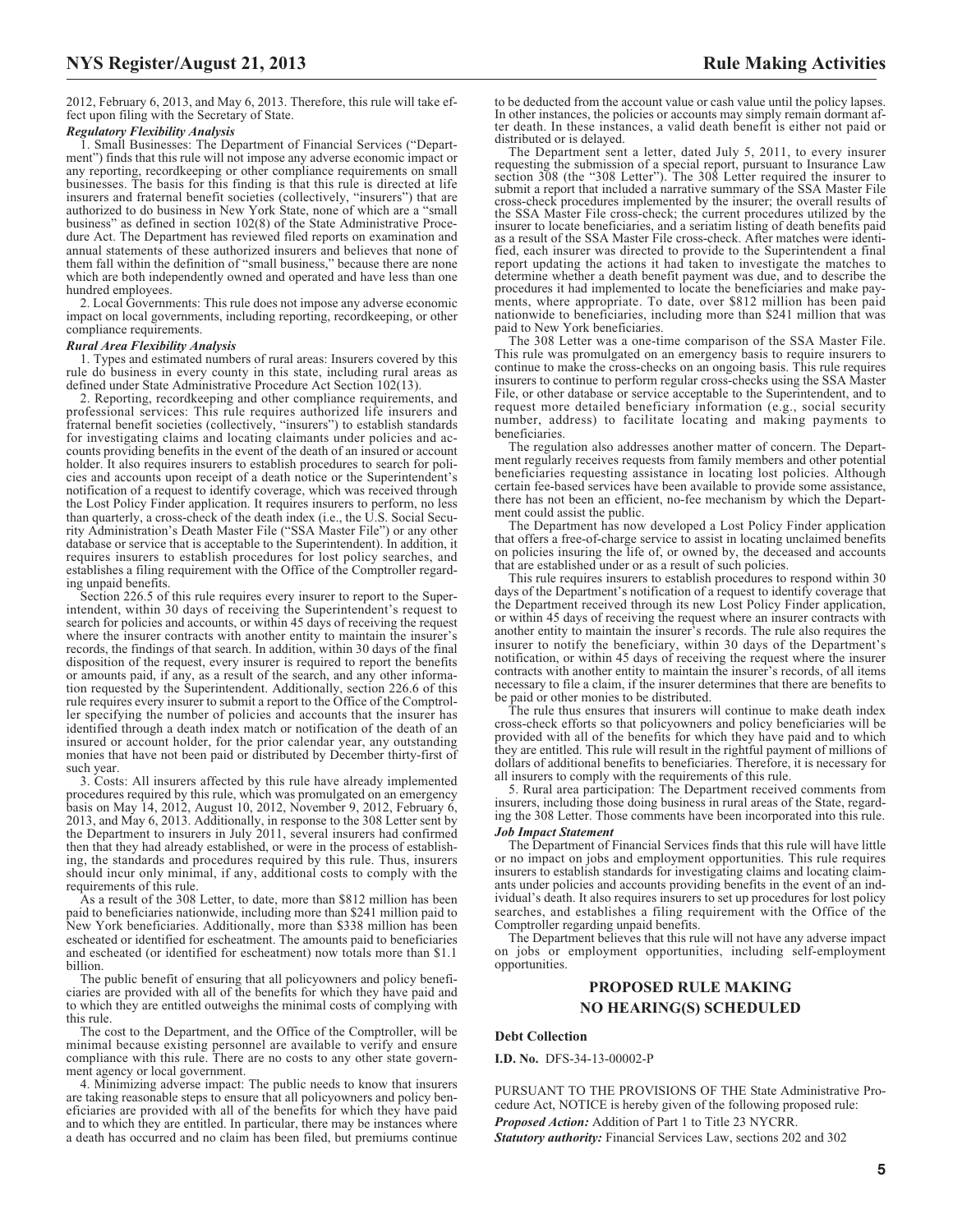*Subject:* Debt Collection.

*Purpose:* Establishes the oversight of debt collectors and sets basic rules for debt collection in New York.

*Text of proposed rule: DEBT COLLECTION*

*§ 1.1 Definitions.*

*For the purposes of this Part:*

*(a) Clear and conspicuous means that the statement, representation or term being disclosed is of such size, color, and contrast and/or audibility and is so presented as to be readily noticed and understood by the person to whom it is being disclosed. If such statement is necessary as a modification, explanation or clarification to other information with which it is presented, it must be presented in close proximity to the information it modifies, in a manner so as to be readily noticed and understood.*

*(b) Collection efforts means any action or attempted action by a debt collector in obtaining or attempting to obtain payment on a debt owed by*

*a consumer. (c) Consumer means any natural person who owes or who is alleged to owe a debt.*

*(d) Debt means any obligation or alleged obligation of a natural person for the payment of money or its equivalent which arises out of a transaction wherein credit has been offered or extended to a natural person, and the money, property or service which was the subject of the transaction was primarily for personal, family or household purposes. This term includes the obligation of a natural person who is a co-maker, guarantor, or endorser, as well as the obligation of the natural person to whom the credit was originally extended. Debt shall not include any obligation or alleged obligation of a consumer for the payment of money or its equivalent which arises out of credit extended directly to a consumer exclusively for the purpose of enabling that consumer to purchase consumer goods or services directly from the seller.*

*(e) Debt collector means any person engaged in a business with the principal purpose of collecting or attempting to collect debts, or any person who regularly collects or attempts to collect, directly or indirectly, debts owed or due or asserted to be owed or due another. Debt collector includes without limitation a buyer of delinquent debt who seeks to collect such debt either directly or indirectly.*

*(f) Default means that the payment on a debt obligation is delinquent under the terms of the original agreement that created the debt.*

*(g) Original creditor means any person who offers or extends credit creating a debt.*

*(h) Person has the same meaning as prescribed in Financial Services Law section 104(a)(3).*

*§ 1.2 Required initial disclosures by debt collectors.*

*(a) Within five days after the initial communication with a consumer in connection with the collection of any debt, a debt collector shall, unless the following information is contained in the initial communication, provide the consumer clear and conspicuous written notification of the consumer's rights in connection with the debt, including:*

*(1) that debt collectors, in accordance with the federal Fair Debt Collection Practices Act, 15 U.S.C § 1692 et seq., are prohibited from engaging in abusive, deceptive, and misleading debt collection efforts, including but not limited to:*

*(i) the use or threat of violence;*

*(ii) the use of obscene or profane language; and*

*(iii) repeated phone calls made with the intent to annoy, abuse, or harass.*

*(2) the following written notice:*

*"A creditor may sue you to collect on this debt. Even if the creditor wins and obtains a judgment against you, state and federal laws prevent certain 'exempt' moneys from being taken to satisfy that judgment. Income that you receive from the following sources may be 'exempt' from collection:*

*1. Supplemental security income, (SSI);*

*2. Social security;*

*3. Public assistance (welfare);*

*4. Spousal support, maintenance (alimony) or child support;*

*5. Unemployment benefits;*

*6. Disability benefits;*

*7. Workers' compensation benefits;*

*8. Public or private pensions;*

*9. Veterans' benefits; and 10. Federal student loans, federal student grants, and federal work study funds."*

*(b) Within five days after the initial communication with a consumer in connection with the collection of any defaulted debt, a debt collector shall, unless the following information is contained in the initial communication, provide the consumer clear and conspicuous written notification regarding the nature of the consumer's defaulted debt, including:*

*(1) The name of the original creditor;*

*(2) An itemized accounting of the debt, including: (i) The total amount of the debt due as of default, including principal balance due and any charges and fees;*

*(ii) each additional charge or fee accrued since the default;*

*(iii) the name of the creditor or debt collector that levied each charge or fee since the default;*

*(iv) the date of and the basis for the accrual of each additional charge or fee since the default; and (v) each payment made on the debt since the default, including*

*settlements, and the date of each payment.*

*§ 1.3 Disclosures for debts in which the statute of limitations may be expired.*

*(a) If a debt collector knows or has reason to know that the statute of limitations for a debt may be expired, before accepting payment on the defaulted debt, the debt collector must provide the consumer with clear and conspicuous notice of the following in the same medium (e.g., via telephone, electronic communication) that the debt collector will accept payment that:*

*(1) the debt collector believes that the statute of limitations applicable to the debt may be expired;*

*(2) if the consumer is sued on a debt that has expired, the consumer can stop the lawsuit by responding to the court that the statute of limitations has expired;*

*(3) the consumer is not required to provide the debt collector with an admission, affirmation, or acknowledgment of the debt, a promise to pay the debt, or a waiver of the statute of limitations;*

*(4) if the consumer makes any payment on an expired debt or admits, affirms, acknowledges, or promises to pay the expired debt, the statute of limitations may restart; and*

*(5) failure to pay a debt that the consumer owes, even if the statute of limitations has expired, may damage the consumer's credit history and credit score and may negatively affect the consumer's ability to obtain credit.*

*(b) The following language satisfies the notice requirement contained in section 1.3(a) of this Part:*

*"We are required by regulation of the New York State Department of Financial Services to notify you of the following information. This information is NOT legal advice:*

*Your creditor or debt collector believes that the legal time limit (statute of limitations) for suing you to collect this debt may have expired. If the creditor sues you to collect on this debt, court rules require you to tell the court that the statute of limitations has expired to prevent the creditor from obtaining a judgment against you.*

*Even if the statute of limitations has expired, you may choose to make payments on the debt. However, be aware: if you make a payment on the debt, admit to owing the debt, promise to pay the debt, or waive the statute of limitations on the debt, the time period in which the debt is enforceable in court may start again.*

*Further, please note that an expired debt is not extinguished even though the statute of limitations has expired. Failure to pay the debt may negatively affect your credit history and credit score and your ability to obtain credit.*

*If you would like to learn more about your legal rights and options, you can consult an attorney or a legal assistance or legal aid organization."*

*§ 1.4 Verification of debts.*

*(a) If a consumer disputes the validity of a defaulted debt or requests verification of a defaulted debt orally or in writing, a debt collector must provide the consumer written verification of the defaulted debt within 30 days of the dispute or request. Verification of the defaulted debt shall include:*

*(1) documentation identifying the original creditor, including copies of:*

*(i) the signed contract or signed application that created the debt, or, in the case of a transaction that does not involve a signed contract or signed application, other documents evidencing the transaction resulting in the indebtedness of the consumer to the original creditor; and*

*(ii) the final account statement, or equivalent document, issued by the original creditor to the consumer;*

*(2) a statement describing the complete chain of title from the original creditor to the present debt owner, including the date of each assignment;*

*(3) where applicable, the consumer's account number with the original creditor at the time of default, the current account number, and any intervening account numbers; and*

*(4) records reflecting the amount and date of any prior settlement agreement reached in connection with the debt.*

*(b) If a consumer disputes a defaulted debt or requests verification of a defaulted debt pursuant to section 1.4(a) of this Part, the debt collector must retain the following documentation until the debt is discharged, sold, or transferred:*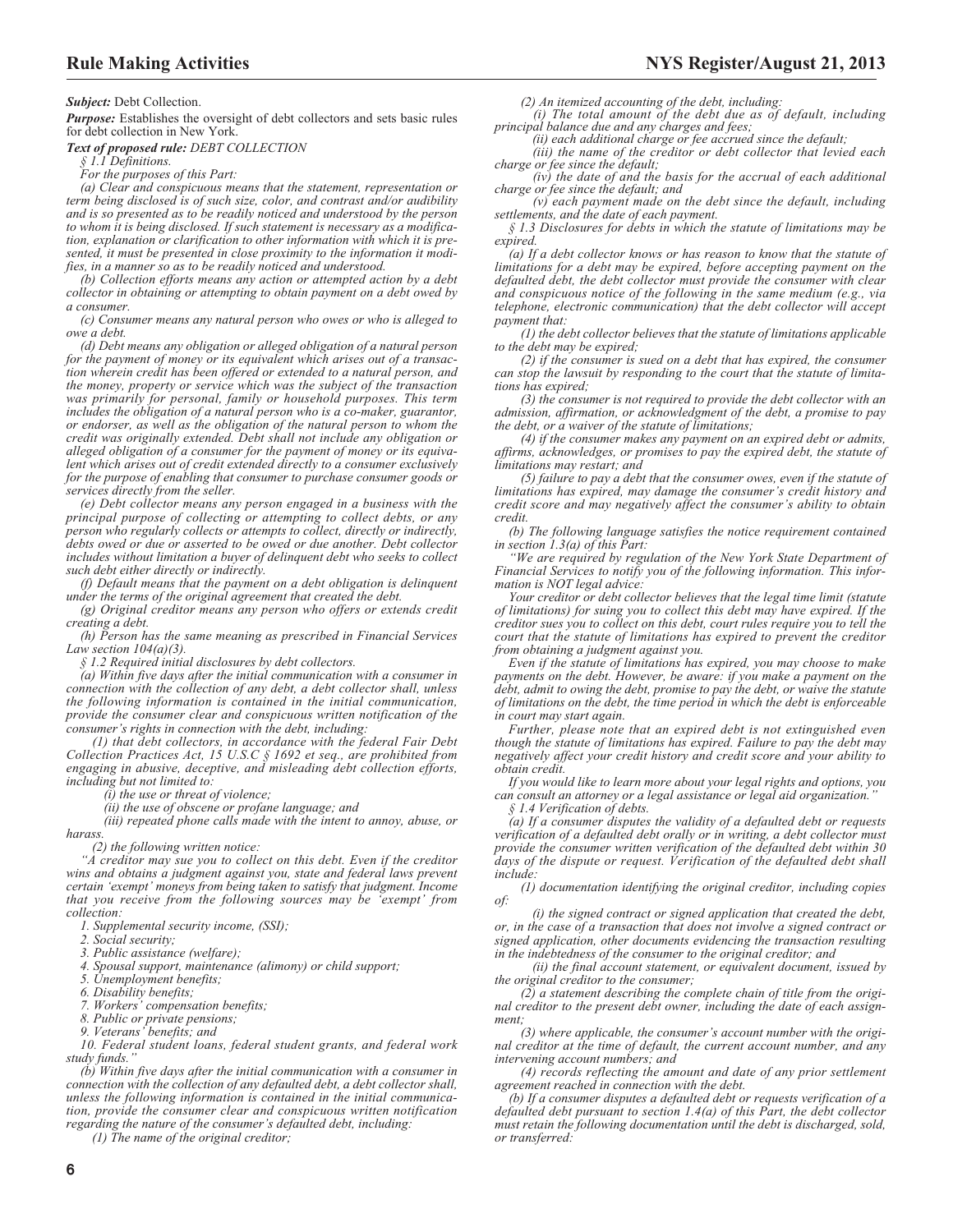*(1) evidence of the consumer's dispute or request for verification; and*

*(2) all documents provided in response to the dispute or request.*

*§ 1.5 Debt payment procedures.*

*(a) No debt collector shall accept any payment under a debt payment schedule or other agreement to settle a defaulted debt without first furnishing the consumer with a clear and conspicuous written document containing:*

*(1) written confirmation of the debt payment schedule or other agreement to settle the defaulted debt. This written confirmation shall not include any terms or conditions to which the consumer did not specifically agree; and*

*(2) the following notice:*

*"A creditor may sue you to collect on this debt. Even if the creditor wins and obtains a judgment against you, state and federal laws prevent certain 'exempt' moneys from being taken to satisfy that judgment. Income that you receive from the following sources may be 'exempt' from collection:*

*1. Supplemental security income, (SSI); 2. Social security;*

*3. Public assistance (welfare);*

*4. Spousal support, maintenance (alimony) or child support; 5. Unemployment benefits;*

*6. Disability benefits;*

*7. Workers' compensation benefits;*

*8. Public or private pensions;*

*9. Veterans' benefits; and*

*10. Federal student loans, federal student grants, and federal work study funds."*

*(b) If a consumer agrees to a debt payment schedule or other agreement to settle a defaulted debt, the debt collector shall provide the consumer with an accounting of the debt on at least a quarterly basis.*

*(c) Within 15 business days of the receipt of a payment satisfying a consumer's defaulted debt, the debt collector shall send to the consumer a written confirmation of the satisfaction of the debt that identifies the original creditor and the last original account number.*

*§ 1.6 Communication through electronic mail.*

*(a) After mailing a consumer written disclosures as required under section .2 of this Part, a debt collector may provide subsequent correspondence to the consumer through electronic mail only if the consumer has:*

*(1) voluntarily provided a secure electronic mail account to the debt collector which is not an electronic mail account furnished or owned by the consumer's employer; and*

*(2) consented in writing to receive electronic mail correspondence from the debt collector in reference to a specific debt. A consumer's electronic signature constitutes written consent under this Section.*

*§ 1.7 Effective date.*

*This Part shall become effective upon adoption, except that sections 1.2(b) and 1.4(a) of this Part shall become effective 180 days after adoption.*

*Text of proposed rule and any required statements and analyses may be obtained from:* Max Dubin, Department of Financial Services, One State Street, New York, NY 10004-1511, (212) 480-7232, email: [Max.Dubin@dfs.ny.gov](mailto: Max.Dubin@dfs.ny.gov)

*Data, views or arguments may be submitted to:* Same as above.

*Public comment will be received until:* 45 days after publication of this notice.

#### *Regulatory Impact Statement*

1. Statutory authority: The Superintendent's authority for the promulgation of this rule derives from Sections 202, 301, 302, and 408 of the Financial Services Law ("FSL").

Section 202 of the FSL established the office of the Superintendent and designated the Superintendent of Financial Services as the head of the Department of Financial Services ("Department").

FSL Sections 301 authorizes the Superintendent to take such action as the Superintendent deems necessary to protect and educate users of financial services and products.

FSL Section 302 authorizes the Superintendent to prescribe rules and regulations involving financial products and services and in effectuating the provisions of the Financial Services Law.

FSL Section 408 authorizes the Superintendent to enforce state and federal fair debt collection practices laws.

2. Legislative objectives: The New York Legislature granted the Department of Financial Services authority to regulate financial products or services offered or sold to consumers, with some exceptions, in order to eliminate financial fraud, abuse and unethical conduct and educate and protect users of financial products and services. Further, the Legislature empowered the Department with the authority to enforce state and federal fair debt collection practices laws.

Debt collection is a necessary step in the consumer debt cycle. Debt collection companies are hired to collect on debts from credit cards, mortgages, and medical bills, among other transactions that occur every day. The practices employed by debt collection companies impact the financial transactions of New York consumers and business owners. The Department has found that many debt collection companies operating in New York employ abusive and misleading collection practices. Often debts are given to third-party debt collectors or sold to debt buyers with little infor-mation about the debt. This results in collection efforts that may be for the wrong amount of money or targeted against the wrong consumer. The Legislature empowered the Department to enforce state and federal fair debt collection practices laws. These rules build upon these laws to instruct debt collectors as to what information must be provided to alleged debtors in order to ensure that the consumer and the debt collector have information identifying the correct identity of the debtor and the accurate amount owed, among other things.

Further, most consumers are unrepresented by counsel when dealing with debt collectors and may not understand their rights. Consumers may receive threats of a lawsuit without understanding that the statute of limitations on that lawsuit has expired, or may not understand how to invoke that defense should a debt collector sue. Consumers may also not understand their rights under fair debt collection practices laws, including the protection from harassing phone calls. This rule requires debt collectors to inform consumers of these rights.

3. Needs and benefits: In creating the Department, the Legislature tasked the Department with regulating the debt collection industry. This rule establishes the Department's oversight of debt collectors and sets basic rules for debt collection in New York, including disclosures that must be provided to consumers and information that must be provided when a debt is disputed. The statutory authority allows for regulation of debt collection, but provides little guidance for debt collectors. These regulations clarify for debt collectors and consumers what are required practices for debt collection in New York. Without these regulations, the statutory authority would have little impact on the marketplace and would not allow for sufficient oversight of debt collection practices in New York. This regulation is intended to provide a safe and sound financial market in New York, ensuring that debt collectors pursue the correct debtor for the correct debt and that consumers are aware of their rights when being solicited for payments.

4. Costs: Costs of compliance will vary depending on the structure of the debt collector, including the kinds of debts typically collected and whether the debt collector purchases debts to collect or collects debts owed to another. For debt collectors operating throughout the state, this rule should have a limited cost, since this rule is similar to the requirements set by the New York City Department of Consumer Affairs on debt collectors operating in the city. Costs should also be minimized since the disclosure rules primarily expand on the information provided in disclosures already required by state and federal fair debt collection practices acts and would not require many more communications. Costs to the Department will be minimal since the Department already accepts consumer complaints regarding debt collection. The only new costs to the Department would arise from any investigations to enforce the rule.

5. Local government mandates: The rule imposes no new programs, services, duties or responsibilities on any county, city, town, village, school district, fire district or other special district.

6. Paperwork: Section 2 of the rule requires additional information to be provided to the consumer at the start of any collection effort. However, under federal law, an initial disclosure must already be mailed, and this would only expand upon this mailing, requiring no new paperwork. Section 3 similarly only requires information be provided on a document when a collection effort is made after the expiration of the statute of limitations, and adds no new paperwork. Section 4 requires information be provided when a debt is disputed. Currently state and federal law requires documents be provided in certain disputes, but the documents provided is undefined. This Section would provide clarity for what documentation is required, not necessarily more documentation. Section 4 does expand, beyond the current law, which disputes qualify for verification, which could require additional paperwork. Section 5 requires that debt collectors provide written confirmation of any settlement agreement. Section 6 may reduce paperwork for debt collectors since this allows, in certain cases, for debt collectors to communicate with consumers by electronic mail.

7. Duplication: This rule will not duplicate any existing state rule. Portions of this rule are similar to New York City debt collection rules, which would already apply to some New York debt collectors.

8. Alternatives: This rule addresses basic debt collection practices performed by debt collectors and the most common consumer complaints regarding abusive or misleading debt collection practices. The Department has determined that there are no other viable alternatives to this rule.

9. Federal standards: This rule expands upon the requirements of the federal Fair Debt Collection Practices Acts. The federal rules set mini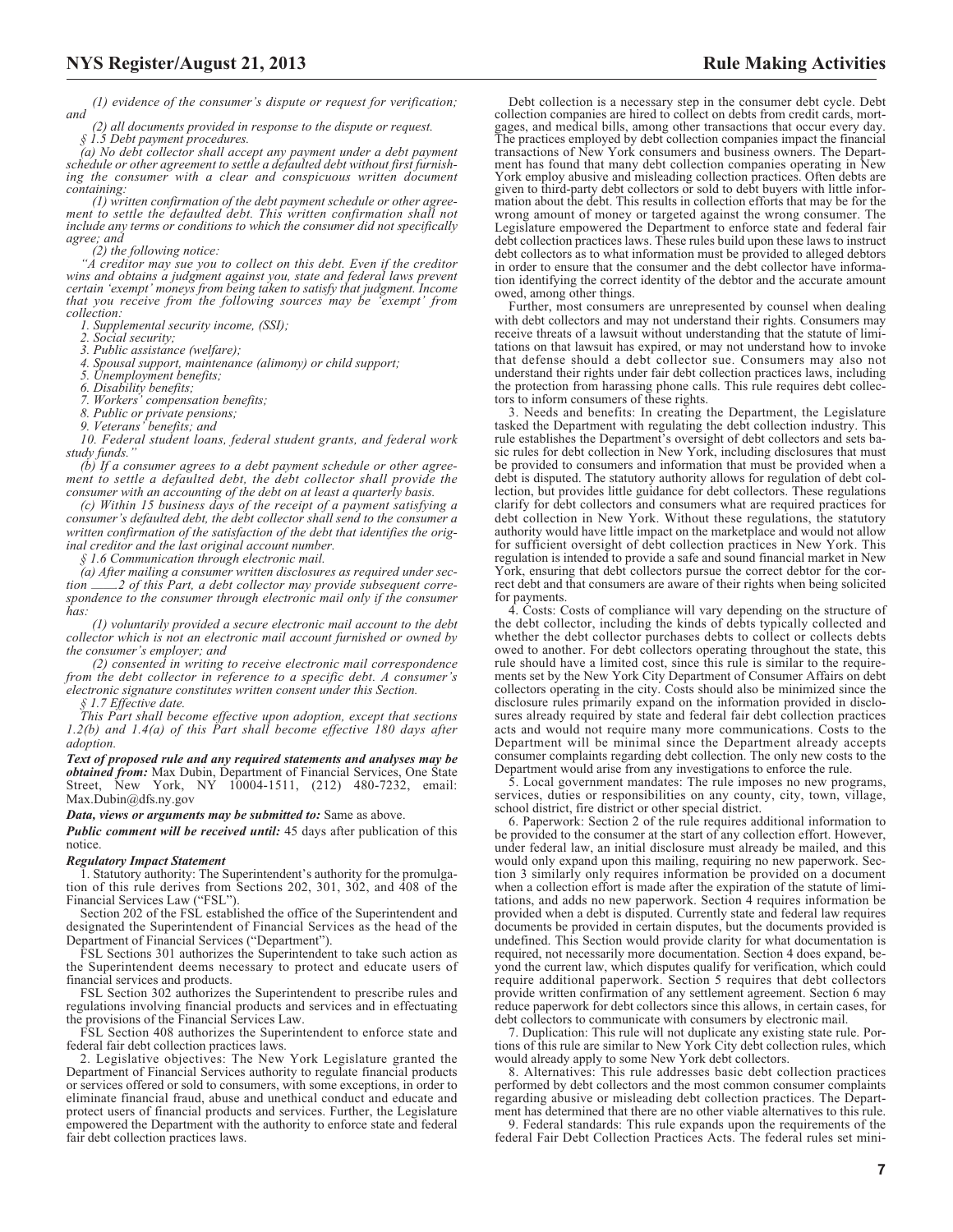mum debt collection standards and allow for states to expand upon these requirements. Further, the federal rule inadequately addresses the abusive and deceptive debt collection practices this rule is intended to alleviate.

10. Compliance schedule: Sections 2(b), and 4(a) of this rule will take effect 180 days after adoption. Otherwise this Part will be effective immediately upon adoption.

#### *Regulatory Flexibility Analysis*

1. Effect of rule: This rule sets standards for debt collection practices in New York, including necessary disclosures to consumers and requirements to verify a debt when an alleged debtor disputes the validity or amount of the debt. Many debt collectors operate in New York, but the Department does not have an exact number of debt collectors or their size. The New York State Collectors Association, a trade group of New York debt collectors, claims 147 members, but it is not known how many are "small businesses," as defined in section 102(8) of the State Administrative Procedure Act. This rule has no anticipated affect on local governments.

2. Compliance requirements: Section 2 of the rule requires additional information to be provided to the consumer at the start of any collection effort. However, under federal law, an initial disclosure must already be mailed, and the rule would only expand upon this mailing, requiring no new paperwork. Section 3 similarly only requires information be provided on a document when a collection effort is made after the expiration of the statute of limitations, and adds no new paperwork. Section 4 requires information be provided when a debt is disputed. Currently state and federal law require documents be provided for certain disputes, but the content of the documents to be provided is undefined. This Section would provide clarity for what documentation is required, not necessarily more documentation. Section 4 does expand, beyond the current law, which disputes qualify for verification, which could require additional paperwork. Section 5 requires debt collectors provide written confirmation of any settlement agreement. Section 6 may reduce paperwork for debt collectors since this section allows, in certain cases, for debt collectors to communicate with consumers by electronic mail.

3. Professional services: Small businesses to which this regulation applies will not need any additional services beyond the staff currently needed for their business. The debt collection business model will remain unchanged; debt collectors will only need to perform their functions in a more consumer friendly, deliberate manner.

4. Compliance costs: This rule should have minimal initial and annual costs to regulated businesses. Debt collectors will continue to attempt to collect from consumers in the same manner. The disclosures required should have a negligible effect on compliance costs. There may be some cost to maintaining documentation proving the validity of a debt and providing this to consumers if there is a dispute. The Department does not have an estimate of the cost of this documentation, however, debt collectors operating in New York City already must maintain most of this information. The costs may be higher for debt collectors who purchase the debts in comparison to debt collectors hired to collect debts on behalf of another.

5. Economic and technological feasibility: Small businesses to which this regulation may apply will not incur an economic or technological impact as a result of this rule. Debt collectors must already maintain information evidencing a debt, and must provide alleged debtors with written disclosures under state and federal laws. This rule merely sets standards for what information and disclosures must be provided to consumers, but debt collectors should not have any problems with meeting the economic and technological requirements of these rules.

6. Minimizing adverse impact: This rule applies equally to all debt collectors, regardless of their size. The rule does not impose any adverse or disparate impact on small businesses. This rule does not affect local governments.

7. Small business and local government participation: Small businesses and local governments will have an opportunity to participate in the rule making process when the rule is published in the State Register.

#### *Rural Area Flexibility Analysis*

1. Types and estimated number of rural areas: Debt collectors to which this regulation applies do business in every county of New York State, including rural areas defined in section 102(10) of the State Administrative Procedure Act. This regulation will apply to all debt collectors operating in New York, including those located in rural areas.

2. Reporting, recordkeeping, and other compliance requirements; and professional services: The rule imposes the same reporting, recordkeeping, and other compliance requirements for all debt collectors, in rural and non-rural areas. Section 2 of the rule requires additional information to be provided to the consumer at the start of any collection effort. However, under federal law, an initial disclosure must already be mailed, and this would only expand upon this mailing, requiring no new paperwork. Section 3 similarly only requires information be provided on a document

when a collection effort is made after the expiration of the statute of limitations, and adds no new paperwork. Section 4 requires information be provided when a debt is disputed. Currently state and federal law require documents be provided for certain disputes, but the content of the documents to be provided is undefined. This Section would provide clarity for what documentation is required, not necessarily more documentation. Section 4 does expand, beyond the current law, which disputes qualify for verification, which could require additional paperwork. Section 5 requires that debt collectors provide written confirmation of any settlement agreement. Section 6 may reduce paperwork for debt collectors since this section allows, in certain cases, for debt collectors to communicate with consumers by electronic mail.

3. Costs: There are no expected costs of compliance that would vary between debt collectors in rural and non-rural areas. A full assessment of the costs of this rule is not clear since the costs will vary depending on the structure of the debt collector, including the kinds of debts typically collected and whether the debt collector purchases debts to collect or collects debts owed to another. For debt collectors operating throughout the state, this rule should have a limited cost, since these rules are similar to the requirements set by the New York City Department of Consumer Affairs on debt collectors operating in the city. Costs should also be minimized since the disclosure rules primarily expand on the information provided in disclosures already required by state and federal fair debt collection practices acts, and would not require many more mailings. Costs to the Department will be minimal since the Department already accepts consumer complaints regarding debt collection. The only new costs to the Department would arise from any investigations to enforce the rule.

4. Minimizing adverse impact: The requirements of this rule will apply equally to all debt collectors, whether they are located in rural or non-rural areas.

5. Rural area participation: This notice is intended to provide entities in rural and non-rural areas with the opportunity to participate in the rule making process. Interested parties will have the opportunity to comment on the proposed rule for 45 days following publication in the State Register.

#### *Job Impact Statement*

1. Nature of impact: This rule sets standards for debt collection practices in New York, including necessary disclosures to consumers and requirements to verify a debt when an alleged debtor disputes the validity or amount of the debt. This rule should not have an impact on jobs and employment opportunities in New York. Debt collectors will need to comply with the rule, but this should not have a negative impact on how many employees are needed to collect debts in New York.

2. Categories and numbers affected: The debt collection industry employs many New York residents, however, this rule should not affect the numbers of jobs or employment opportunities.

3. Regions of adverse impact: This rule regulates debt collectors operating in New York, no matter where the company is located. There should be no disproportionate impact on any region.

4. Minimizing adverse impact: There should be no adverse impact on existing jobs or employment opportunities, so the Department has not needed to take into account minimizing any impact on jobs.

# **New York State Gaming Commission**

## **NOTICE OF ADOPTION**

**Use of Cellular Telephones in the Paddock**

**I.D. No.** RWB-08-13-00004-A **Filing No.** 816 **Filing Date:** 2013-08-06 **Effective Date:** 2013-08-21

PURSUANT TO THE PROVISIONS OF THE State Administrative Procedure Act, NOTICE is hereby given of the following action:

*Action taken:* Addition of section 4104.14 to Title 9 NYCRR.

*Statutory authority:* Racing, Pari-Mutuel Wagering and Breeding Law, sections 103(1), 104(1), (19) and 301(1)

*Subject:* Use of cellular telephones in the paddock.

*Purpose:* To allow cellular telephones and other electronic communication devices in designated areas of a harness race track paddock.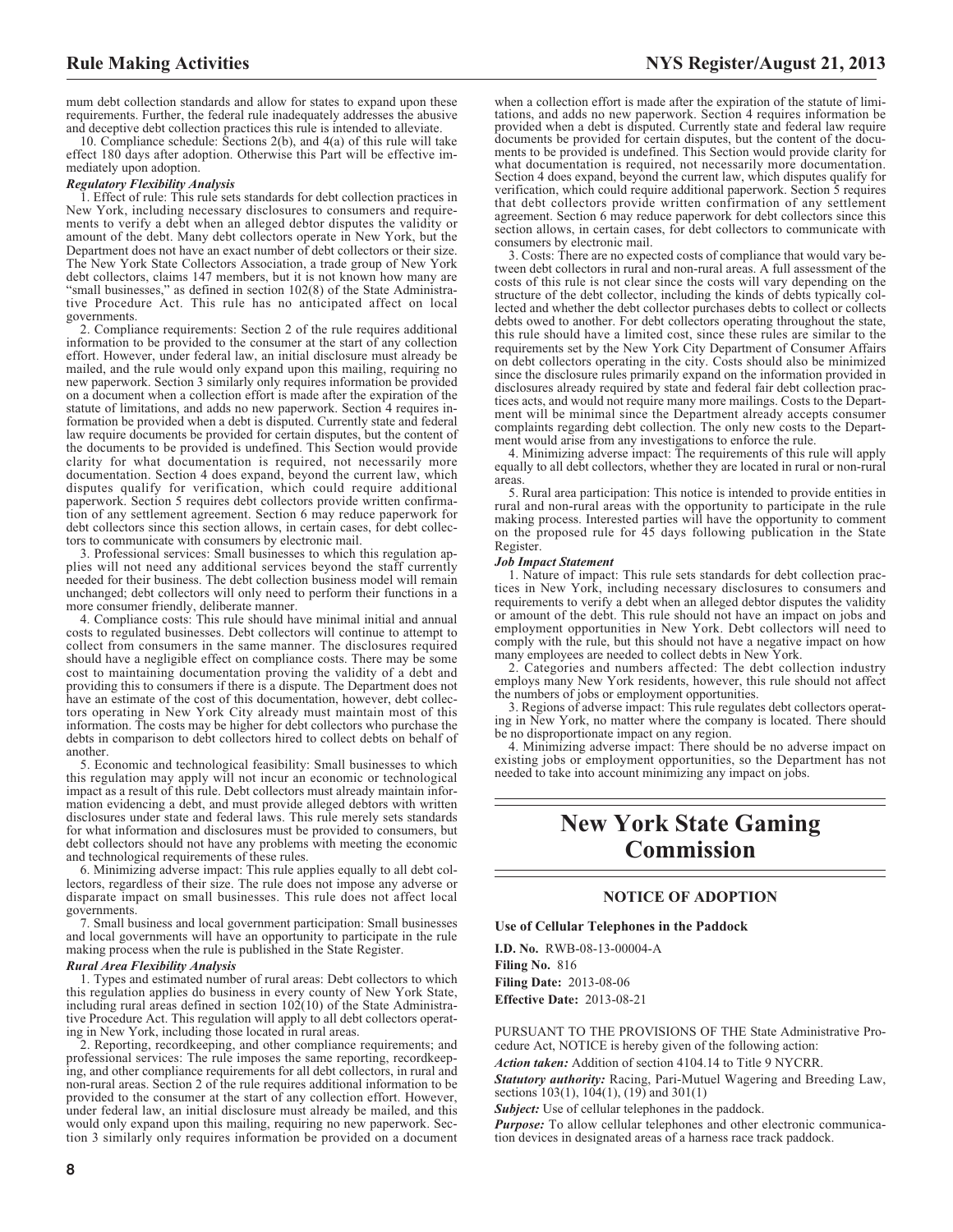*Text or summary was published* in the February 20, 2013 issue of the Register, I.D. No. RWB-08-13-00004-P.

*Final rule as compared with last published rule:* No changes.

*Text of rule and any required statements and analyses may be obtained from:* Kristen M. Buckley, New York State Gaming Commission, One Broadway Center, Suite 600, Schenectady, NY 12305-2553, (518) 388- 3332, email: info@gaming.ny.gov

*Assessment of Public Comment*

The agency received no public comment.

## **NOTICE OF ADOPTION**

**Ability of a New Owner of a Claimed Horse to Void the Claim**

**I.D. No.** RWB-08-13-00005-A **Filing No.** 818 **Filing Date:** 2013-08-06 **Effective Date:** 2013-08-21

PURSUANT TO THE PROVISIONS OF THE State Administrative Procedure Act, NOTICE is hereby given of the following action:

*Action taken:* Amendment of section 4038.5 of Title 9 NYCRR.

*Statutory authority:* Racing, Pari-Mutuel Wagering and Breeding Law, sections 103(1), 104(1) and (19)

*Subject:* Ability of a new owner of a claimed horse to void the claim.

*Purpose:* To remove the incentive to horse owners to race substandard horses in a claiming race.

*Text or summary was published* in the February 20, 2013 issue of the Register, I.D. No. RWB-08-13-00005-P.

*Final rule as compared with last published rule:* No changes.

*Text of rule and any required statements and analyses may be obtained from:* Kristen M. Buckley, New York State Gaming Commission, One Broadway Center, Suite 600, Schenectady, NY 12305-2553, (518) 388- 3332, email: info@gaming.ny.gov

#### *Initial Review of Rule*

As a rule that does not require a RFA, RAFA or JIS, this rule will be initially reviewed in the calendar year 2018, which is no later than the 5th year after the year in which this rule is being adopted.

*Assessment of Public Comment*

The agency received no public comment.

## **NOTICE OF ADOPTION**

**Implementation of Substantive Changes and Procedures Pertaining to Equine Drugs and Reporting Requirements for Thoroughbreds**

**I.D. No.** RWB-08-13-00006-A

**Filing No.** 817 **Filing Date:** 2013-08-06

**Effective Date:** 2013-08-21

PURSUANT TO THE PROVISIONS OF THE State Administrative Procedure Act, NOTICE is hereby given of the following action:

*Action taken:* Amendment of sections  $4043.2(e)(9)$ ,  $(g)(5)-(16)$ , (i) and 4043.4(b) of Title 9 NYCRR.

*Statutory authority:* Racing, Pari-Mutuel Wagering and Breeding Law, sections  $103(1)$ ,  $104(1)$ ,  $(19)$  and  $902(1)$ 

*Subject:* Implementation of substantive changes and procedures pertaining to equine drugs and reporting requirements for thoroughbreds.

*Purpose:* To protect the health and safety of thoroughbred race horses, jockeys, and exercise riders.

*Text of final rule:* Subdivision (g) of section 4043.2 of 9 NYCRR is amended as follows:

4043.2 Restricted use of drugs, medication and other substances.

(g) The following substances are permitted to be administered by any means until 96 hours before the scheduled post time of the race in which the horse is to compete:

(1) acepromazine;

(2) albuterol;

(3) atropine;

- (4) butorphanol;
- $\int (5)$  clenbuterol;

[(6)]*(5)* detomidine; [(7)]*(6)* glycopyrrolate; [(8)]*(7)* guaifenesin; [(9)]*(8)* hydroxyzine; [(10)]*(9)* isoxsuprine;  $[(11)]$  $(10)$  lidocaine;  $\int (12) \int (11)$  mepivicaine; [(13)]*(12)* pentoxifylline;  $[(14)](13)$  phenytoin;  $(15)$  $(14)$  pyrilamine;

[(16)]*(15)* xylazine.

[They may not] *None of these substances* may be administered within 96 hours of the scheduled post time of the race in which the horse is to compete. In this regard, substances ingested by a horse shall be deemed administered at the time of eating and drinking. It shall be part of the trainer's responsibility to prevent such ingestion within such [96 hours] *96-hour period*.

Paragraph 9 of Subdivision (e) of section 4043.2 of 9 NYCRR is amended as follows:

(9) hormones [and steroids] (e.g., [testosterone, progesterone, estrogens,] chorionic gonadatropin[, glucocorticoids])[, except in conjunction with joint aspiration as restricted in subdivision (i) of this section; the use of anabolic steroids is governed by section 4043.15 of this Part];

Subdivision (i) of section 4043.2 of 9 NYCRR is amended to read as follows:

(i) In addition, a horse [which has had a joint aspirated (in conjunction with a steroid injection)] may not race for [at least five days following such procedure, and whenever such procedure is performed, the trainer shall notify the stewards of such fact, in writing, before the horse is entered to race] *the following periods of time:*

*(1) for at least five days following a systemic administration of a corticosteroid;*

*(2) for at least seven days following a joint injection of a corticosteroid; and*

*(3) for at least 14 days following an administration of clenbuterol.*

*In this regard, substances ingested by a horse shall be deemed administered at the time of eating and drinking. It shall be part of the trainer's responsibility to prevent such ingestion within such time periods.*

New Subdivision (b) is added to section 4043.4 of 9 NYCRR to read as follows:

*(b) Trainers shall maintain accurate records of all corticosteroid joint injections to horses trained by them. The record(s) of every corticosteroid joint injection shall be submitted, in a form and manner approved by the Board, by the trainer to the Board within 48 hours of the treatment. The trainer may delegate this responsibility to the treating veterinarian, who shall make these reports when so designated. The reports shall be accessible to the examining veterinarian for the purpose of assisting with prerace veterinary examinations.*

*Final rule as compared with last published rule:* Nonsubstantive changes were made in section 4043.2(g).

*Text of rule and any required statements and analyses may be obtained from:* Kristen M. Buckley, New York State Gaming Commission, One Broadway Center, Suite 600, Schenectady, NY 12305-2553, (518) 388- 3332, email: info@gaming.ny.gov

#### *Revised Regulatory Impact Statement*

The Gaming Commission made two stylistic changes to subdivision (g) of section 4043.2 of Title 9 of NYCRR, in comparison to the Notice of Proposed Rulemaking which published the proposed amended text in the February 20, 2013 State Register. Both changes only improve the writing style of the rule.

These nonsubstantive changes do not make any change in the meaning or effect of this rule. Such changes do not necessitate a revised Regulatory Impact Statement.

#### *Revised Regulatory Flexibility Analysis, Rural Area Flexibility Analysis and Job Impact Statement*

As is evident by the nature of this rulemaking and the nonsubstantive changes that were adopted to subdivision (g) of section 4043.2, in comparison to the previously published rule, this will not have an adverse affect on jobs or rural areas. This proposal concerns the restricted administration of certain drugs to thoroughbred race horses, the testing procedures to ensure compliance with those restrictions, and reporting of the administration of certain drugs. These medications – corticosteroids and clenbuterol – are currently permitted and will continue to be permitted but under different administration schedules. These schedules will have no impact on jobs or rural areas. This amendment is intended to reduce equine deaths in thoroughbred racing, and as such will have a positive effect on horseracing and the revenue generated through pari-mutuel wagering and breeding in New York State. This will not adversely impact rural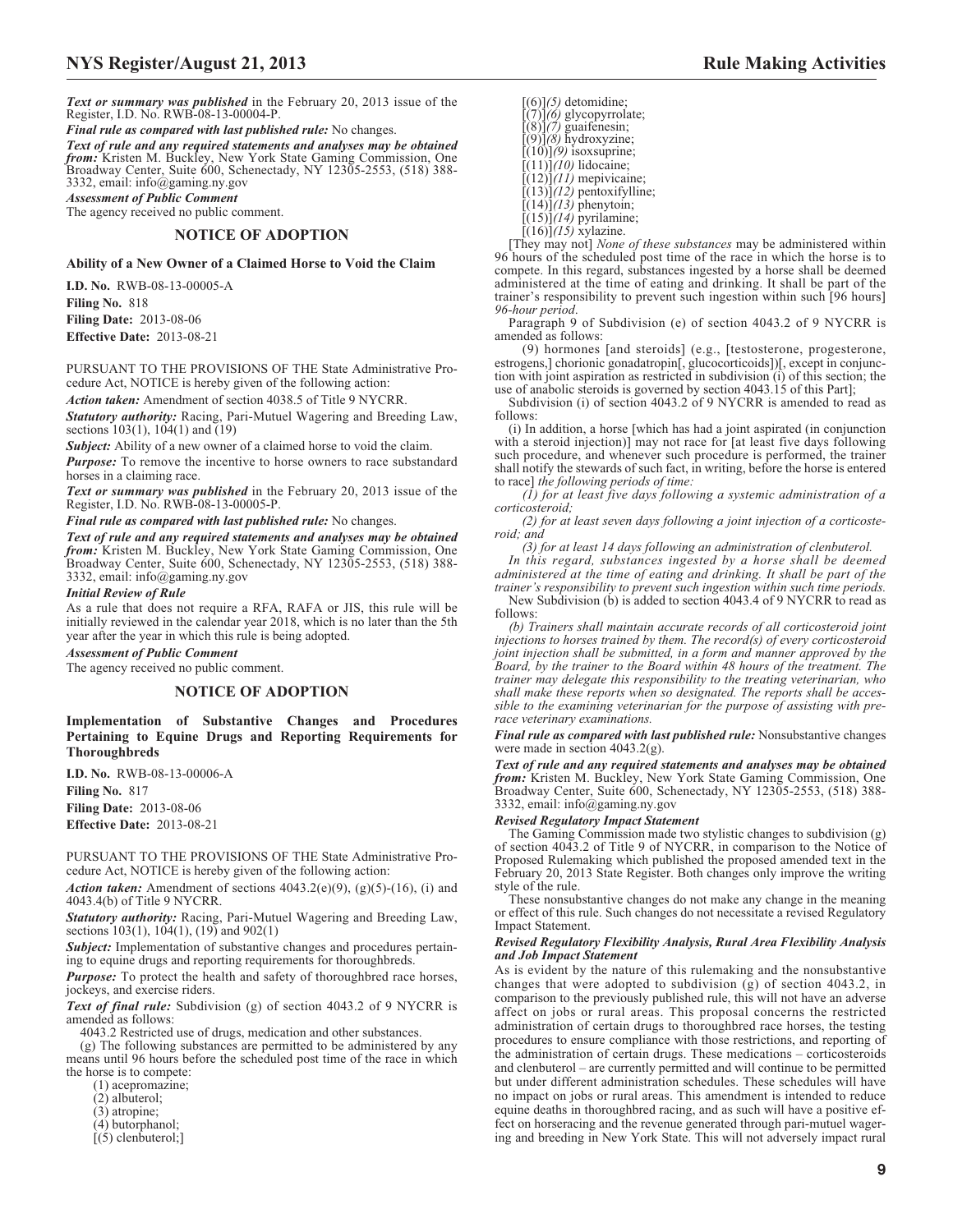areas or jobs or local governments and does not require a Rural Area Flexibility Statement or Job Impact Statement. Further, the adopted rules' nonsubstantive changes, in comparison to the published Notice of Proposed Rulemaking in the February 20, 2013 State Register, are only stylistic changes in the first and last sentences of the concluding paragraph in subdivision (g)i of section 4043.2, in Title 9 of the NYCRR. As only stylistic changes, such changes do not necessitate a revised RFA, RAFA,  $\overline{or}$  IIS.

#### *Initial Review of Rule*

As a rule that does not require a RFA, RAFA or JIS, this rule will be initially reviewed in the calendar year 2018, which is no later than the 5th year after the year in which this rule is being adopted.

#### *Assessment of Public Comment*

The agency received no public comment.

# **Department of Health**

#### **NOTICE OF ADOPTION**

#### **Prescription Monitoring Program**

**I.D. No.** HLT-25-13-00017-A **Filing No.** 821 **Filing Date:** 2013-08-06 **Effective Date:** 2013-08-27

PURSUANT TO THE PROVISIONS OF THE State Administrative Procedure Act, NOTICE is hereby given of the following action:

*Action taken:* Amendment of Part 80 of Title 10 NYCRR.

*Statutory authority:* Public Health Law, sections 3333, 3343-a and 3371 *Subject:* Prescription Monitoring Program.

**Purpose:** Reporting requirements to the prescription monitoring program registry by pharmacies and dispensing practitioners.

*Text or summary was published* in the June 19, 2013 issue of the Register, I.D. No. HLT-25-13-00017-P.

#### *Final rule as compared with last published rule:* No changes.

*Text of rule and any required statements and analyses may be obtained from:* Katherine Ceroalo, DOH, Bureau of House Counsel, Reg. Affairs Unit, Room 2438, ESP Tower Building, Albany, NY 12237, (518) 473- 7488, email: regsqna@health.state.ny.us

#### *Assessment of Public Comment*

The Department of Health (DOH) received the following comments, which are summarized below with responses:

COMMENT: Many comments from practitioners, pharmacists and professional organizations were supportive of DOH's Prescription Monitoring Program Registry (PMP).

COMMENT: Several comments were received from the pharmacy community related to the 24-hour controlled substance reporting requirement. Requests were made to change the 24-hour reporting requirement to "within one business day". Operational details related to this requirement were also requested.

RESPONSE: Representatives of DOH met with pharmacy associations, representing both chain pharmacies and independent pharmacies, to assess the feasibility of 24-hour controlled substance reporting to the PMP. DOH representatives were assured that a 24-hour reporting period was feasible. In addition, the 24-hour reporting period was also suggested by the workgroup established by the Internet System for Tracking Over-Prescribing Act (I-STOP), Chapter 447 of the Laws of 2012. Operational requirements have been posted on the DOH, Bureau of Narcotic Enforcement's web site.

COMMENT: Several comments were received related to the zero controlled substance reporting requirements for pharmacies. A commenter stated that this requirement required a change in software and requested an expanded time frame (six months) for implementation of the zero reporting requirement.

RESPONSE: The zero reporting requirement utilizes the same reporting requirements currently in existence for the reporting of controlled substance data in NYS. DOH acknowledges that minimal changes in software may be necessary. This is not expected to impact the majority of pharmacies in NYS.

COMMENT: Comments were received related to the submission of dispensing data based on the date the prescription was delivered. Multiple comments suggested that this is a new standard. Commenters requested that DOH allow for the option to report to the PMP from "either…the date filled or from the point of sale" with an indication of which date was used or to change the requirement all together to the date filled.

RESPONSE: There was no change in the regulation related to the submission of data based on the date the controlled substance was delivered. The current regulation does not provide for information to be submitted based on date filled, and the change proposed in these regula-tions is only related to the time frame (i.e., 24 hours) in which reporting must occur. The definition of "deliver" in regard to controlled substances may be found in Article 33 of the Public Health Law, Section 3302.

COMMENT: Comments were received regarding the time frame for the submission of corrections of pharmacy data submissions.

RESPONSE: Time frames related to error correction reporting were not addressed in this regulation.

COMMENT: Comments were received related to unattended or automated reporting of pharmacy controlled substance data and requests were made to "have an unattended reporting tool for an automatic uploading of data to enable them to submit their daily information to the PMP."

RESPONSE: Unattended reporting of pharmacy controlled substance data was not addressed in this regulation, and there is nothing in statute or regulation prohibiting it. Although it is not available yet, DOH is actively working on this tool for pharmacy data submissions.

COMMENT: Comments were received inquiring about access to the PMP by a health care plan pharmacist and whether or not a physician employed by a health care plan could access the PMP information and delegate the information to others.

RESPONSE: The proposed regulations only relate to each of these questions within the context of a customer presenting a valid prescription to a pharmacist or a patient being treated by a physician.

COMMENT: A comment was received requesting "state specific penalties for practitioners or pharmacists whose practices access a person's information when not done in the course of patient care."

RESPONSE: These regulations did not establish any new penalties. However, there are multiple statutes that provide penalties for willful violations of the NYS Public Health Law.

COMMENT: A number of comments were received that explained certain types of practices and scenarios that the commenters believed warranted specific exceptions to the duty to consult or report to the PMP, and one suggested that self-monitoring would be sufficient if practitioners were given access to the PMP. A comment was received asking why, in a pharmacy setting, access to the PMP as a designee is limited to pharmacists and pharmacy interns. A number of comments included fact-specific information regarding why consultation of the PMP or reporting (or zero reporting) to the PMP would be difficult, costly, or create negative unintended consequences and requesting that an exception be made or waiver granted.

RESPONSE: The issue that all of the types of comments have in common is that they are based on objections to requirements in I-STOP. While these requirements are included in the proposed regulations as well, they are statutory requirements that cannot be undone by regulation. Specific exceptions were included in I-STOP, and it must be presumed that the Legislature intended to provide exceptions only in those instances and that any group or scenario that was not specifically exempted by the Legislature in I-STOP was intended to comply with the statute and subsequent regulations. In the instances where specific facts regarding individual offices, companies or practices were provided, the commenters may wish to request a waiver in compliance with the I-STOP regulations upon adoption of such regulations.

COMMENT: One comment was received requesting access to the PMP by out-of-state pharmacists filling prescriptions that were written in New York.

RESPONSE: That issue is not mandated in I-STOP and was not addressed in the proposed regulations.

COMMENT: A number of comments have requested grace periods for certain groups or in general and/or a delay in implementation of the proposed regulations. One comment, in particular, noted that the possibility of the proposed regulations becoming effective so close to the implementation date results in a "very narrow timeline [that] does not provide adequate time to develop and implement policies and procedures at the institution that will be sufficient to meet the requirements outlined in the final regulations."

RESPONSE: I-STOP does not provide for a grace period or any delay in implementation.

COMMENT: One comment asserted that the current PMP does not allow providers to identify designees, and that there will be a wait time of approximately two to three weeks after implementation before this becomes possible.

RESPONSE: This comment addresses concerns about implementation rather than concerns or suggestions regarding the proposed regulations.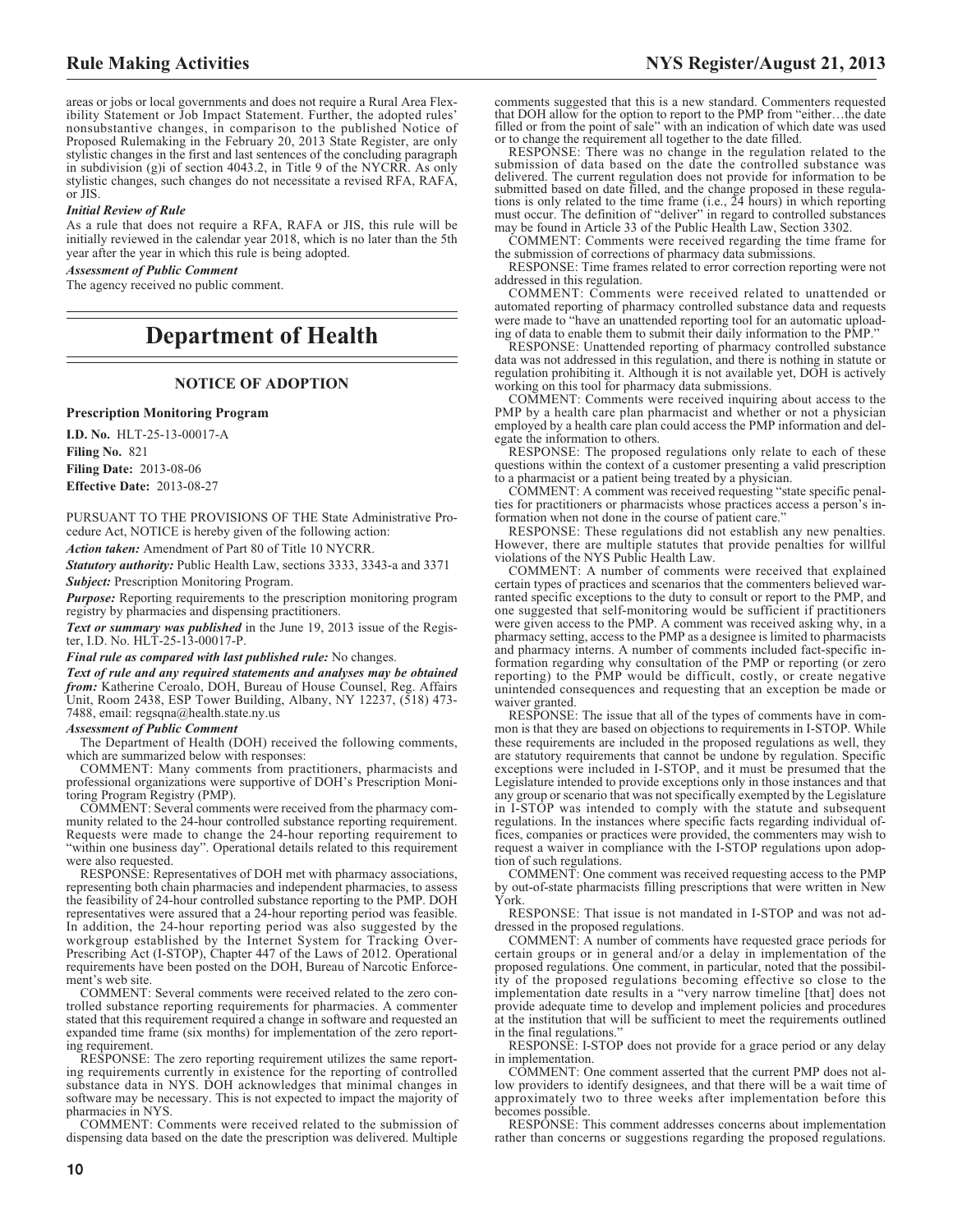However, it should be noted that this assertion is inaccurate, and providers have been able to identify designees since July 8, 2013. There will be no wait time regarding the identification of designees on the PMP for providers who have the necessary Health Commerce System (HCS) account.

COMMENT: Additionally, one comment stated that when I-STOP is effective, many prescribers may not yet have obtained the required HCS account or have "obtained approval for designated support staff to facilitate the duty to consult the [PMP]."

RESPONSE: Practitioners have been authorized to access the PMP through an HCS account since February of 2010, and the upcoming duty to consult the PMP was specified in I-STOP, which was signed into law on August 27, 2012. The proposed regulations were not the initiator of a practitioner's need to access to the HCS system. Additionally, the only "approval" that is necessary to designate support staff is that of the practitioner, who exhibits his/her approval by signing into his/her HCS account, accessing the PMP, and adding the support staff member as a designee – no additional approval is required in I-STOP or the proposed regulations.

COMMENT: Comments were submitted requesting exceptions from the requirement to document in a patient's chart whether or not the PMP was consulted and, if not, the specific exception that would authorize the decision not to consult the PMP. The exceptions were being sought for instances such as where opioids are administered to inpatients, asserting that this requirement would be burdensome, or when an exception would regularly apply such as physicians in emergency departments.

RESPONSE: I-STOP and the proposed regulations provide multiple exceptions to the duty to consult the PMP. The I-STOP workgroup recommended that practitioners document whether or not they have consulted the PMP and, if they have not consulted, the specific exception relied on by the practitioner in choosing not to consult the PMP. That recommendation was incorporated into the proposed regulation. This documentation could be as simple as a checkbox in the patient's chart – especially in instances where the exception is regularly utilized. This provision will serve to protect practitioners who will, undoubtedly, have instances where they will have to answer questions about their treatment of specific patients. Rather than having to rely on memory or reconstruct their thought process at a given time, practitioners will have documentation regarding their consultation of – or reason to not consult – the PMP.

COMMENT: A comment was submitted requesting "clarification permitting hospital-employed practitioners/prescribers to utilize hospital administrative personnel who work with their practices as designees.

RESPONSE: This issue is addressed in the proposed  $\S 80.63(c)(3)(ii)$ , specifying that a practitioner may appoint a designee if "the designee is employed by the same professional practice or is under contract with such practice. For purposes of this subparagraph, professional practice shall include, but not be limited to, an institutional dispenser where the designating practitioner is employed, under contract, or otherwise has privileges or authorization to practice". Therefore, a practitioner who is not within the same practice, in the traditional sense, as a hospital's administrative personnel may still be authorized to designate such personnel to access the PMP on his/her behalf.

COMMENT: A number of commenters presented questions or suggestions specific to implementation. For example, questions about how to utilize the system, where and how often information must be uploaded and electronic prescribing (which is not the subject of these regulations). Also, comments were received suggesting that DOH continue to alert pharmacies of missing or incorrect data and allow them to send in corrections within a reasonable timeframe, as well as providing written guidance to hospice program directors.

RESPONSE: This is not the proper forum to address these implementation issues, and the commenters are encouraged to contact the Bureau of Narcotic Enforcement directly with any questions or concerns regarding implementation and the PMP system. Additionally, DOH will consider all suggestions that have been submitted whether or not they apply to the proposed regulations.

COMMENT: Comments were received requesting that practitioners be allowed to use PMP data obtained more than 24 hours before a prescription is issued. Citing practitioner's workflow, these requests included a 36-hour time frame or at the time of admission for a prescription issued to inpatients upon discharge.

RESPONSE: The 24-hour window allows practitioners or their designees to obtain a patient's history outside of patient hours, yet ensures the data is still timely. This timeframe was recommended by the I-STOP workgroup

COMMENT: Multiple comments were received asking that residents be allowed direct access to the PMP rather than accessing it as designees of a practitioner.

RESPONSE: The definition of "practitioner" within Article 33 does not include unlicensed residents, therefore precluding them from having direct access to the PMP. Unlicensed residents may access PMP information as a designee, receive it from a supervising physician or colleague or from

administrative staff, providing teaching institutions with multiple options for disseminating this information. Residents who are licensed through the State Education Department may independently access the PMP. Moreover, the proposed regulations are also consistent with the supervised and

limited practice of medicine engaged in by residents. COMMENT: Comments were received concerning a practitioner's responsibility when she/he cannot access the PMP due to various techno-

logical failures. RESPONSE: These concerns were addressed in the proposed regulations. Proposed section  $80.63(2)(ix)$  would exclude practitioners from the duty to consult the registry on an occasion "when [the] registry is not operational…or where it cannot be accessed by the practitioner due to a temporary technological or electrical failure."

# **Lake George Park Commission**

# **PROPOSED RULE MAKING HEARING(S) SCHEDULED**

**Mandatory Inspection of Trailered Vessels for Aquatic Invasive Species Prior to Launching into the Waters of Lake George Park**

**I.D. No.** LGP-34-13-00001-P

PURSUANT TO THE PROVISIONS OF THE State Administrative Procedure Act, NOTICE is hereby given of the following proposed rule:

*Proposed Action:* Repeal of Subpart 646-8 and addition of new Subpart 646-8 to Title 6 NYCRR.

*Statutory authority:* Environmental Conservation Law, sections 43- 0117(4), 43-0107(8) and 43-0107(32)

*Subject:* Mandatory inspection of trailered vessels for aquatic invasive species prior to launching into the waters of Lake George Park.

*Purpose:* To prevent the introduction and spread of aquatic invasive species into the waters of the Lake George Park.

*Public hearing(s) will be held at:* 2:00 p.m., Oct. 8, 2013 at Fort William Henry, Lake George, NY; and 6:00 p.m., Oct. 10, 2013 at Best Western Inn, Ticonderoga, NY.

*Interpreter Service:* Interpreter services will be made available to hearing impaired persons, at no charge, upon written request submitted within reasonable time prior to the scheduled public hearing. The written request must be addressed to the agency representative designated in the paragraph below.

*Accessibility:* All public hearings have been scheduled at places reasonably accessible to persons with a mobility impairment.

*Text of proposed rule:* A new subpart, 6 NYCRR Subpart 646-8 is added to read as follows:

## *AQUATIC INVASIVE SPECIES REGULATION FOR THE LAKE GEORGE PARK*

*Section 646-8.1 Purpose and Intent*

*The purpose of these regulations is to prevent the introduction and spread of aquatic invasive species. Aquatic invasive species (AIS) pose a serious threat to the waters of Lake George and can have a disastrous impact to the ecology and economy of the Lake George Park. This rule is intended prohibit all introductions of invasive species to Lake George, and to provide close management of the primary vector, trailered boats, by providing for the inspection of vessels to ensure that the operators of these vessels have taken steps to prevent the spread of aquatic invasive species.*

*Section 646-8.2 Applicability*

*All actions that cause the transport and introduction of aquatic invasive species in the Lake George Park. All trailered vessels shall be subject to inspection, and if determined necessary, decontamination prior to launch into the waters of the Lake George Park. This inspection may take place anywhere within the Lake George Park or at any designated location authorized by the Commission.*

*Section 646-8.3 Definitions*

*The following terms shall have the stated meanings whenever used in this Subpart or in documents referenced or prepared by the Commission. Other terms defined in section 645-2.1 of this Title shall have the meanings set forth in that section.*

*(a) "Aquatic invasive species (AIS)" means an aquatic animal or plant species that is:*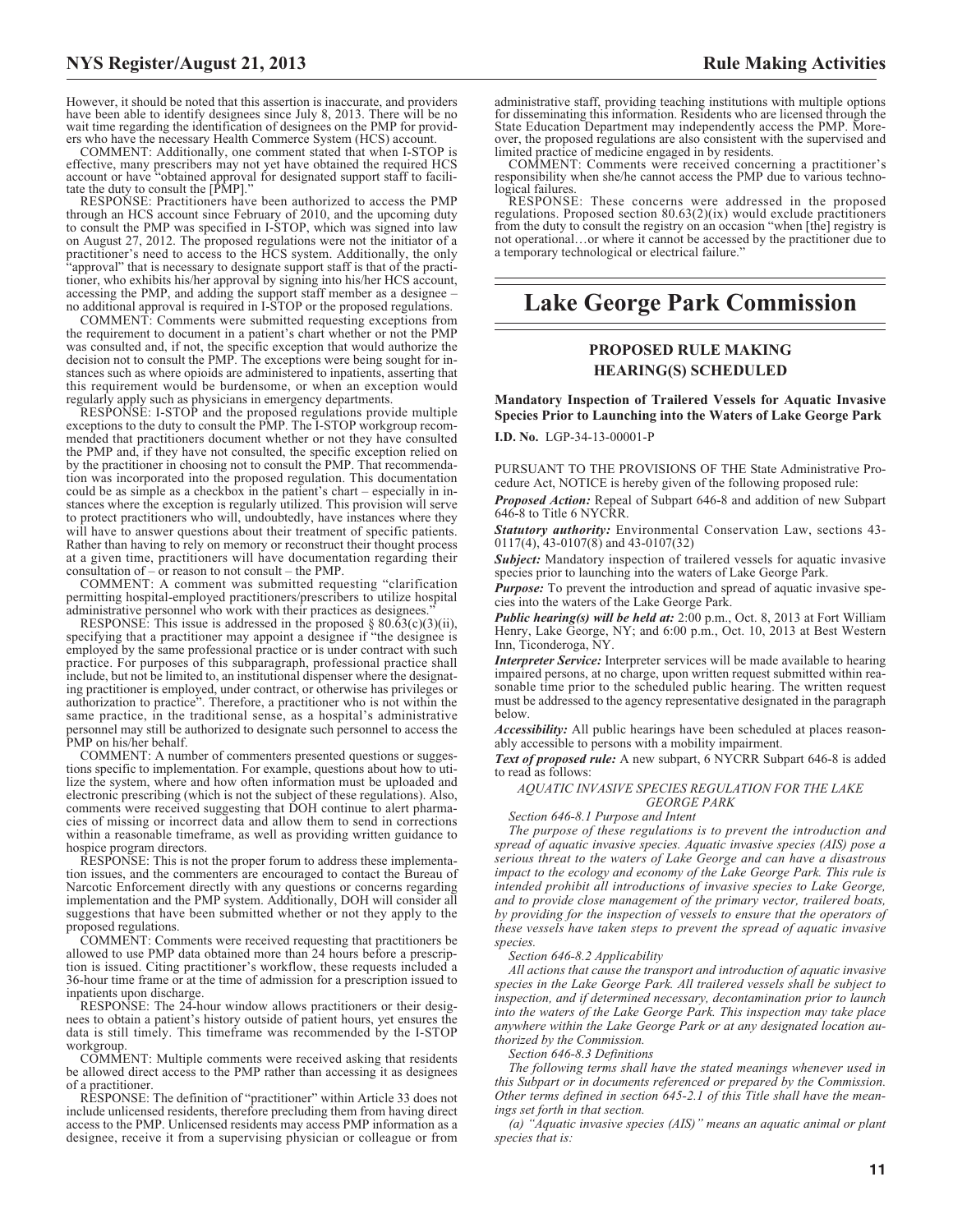*(i) nonnative to the ecosystem under consideration; and*

*(ii) whose introduction causes or is likely to cause economic or environmental harm or harm to human health as identified by the New York State Invasive Species Task Force list of aquatic invasive species.*

*(b) "Decontamination" means any method determined by the Commission to effectively remove aquatic invasive species from vessels or trailered vessels.*

*(c) "Launch" means any boat launch, ramp, hoist or other area on a lakefront lot that is or may be used to allow a trailered vessel to enter Lake George.*

*(d) "Launch operator" means the owner of the lakefront lot upon which a launch is located, or the operator of the launch.*

*(e) "Trailered vessel" means any vessel as defined in 645-2.1(c)(a) which is towed by another vehicle. The term includes a vessel's motor, trailer, compartments, and any other associated equipment or containers that routinely or reasonably could be expected to contain, or come into contact with water. Trailered vessel does not include seaplanes, handlaunched rafts, kayaks, belly boards, float tubes, canoes, row boats, windsurfer boards, sail boards, inner tubes, standup paddleboards or similar devices.*

*(f) "Vessel inspection control seal (VICS)" means a device, authorized by the Commission to verify that vessels have met the requirements of this subpart.*

*(g) "Vessel inspection technician (VIT)" means a person who is certified by the Commission to provide services in the form of inspections only, or both inspections and decontamination.*

*Section 646-8.4 Prohibitions*

*(a) No person shall transport or introduce aquatic invasive species into the Lake George Park by any means, including but not limited to aquaculture, aquarium dump, animal release, trailered boats, non-motorized vessels, docks, construction equipment, fishing equipment, and bait.*

*(b) No person shall provide inaccurate or false information to Commission personnel or VIT concerning prior launches, introduction of aquatic invasive species, launch registration, or any other information required to be provided pursuant to this subpart.*

*(c) No person shall alter or modify any vessel inspection and invasive control seal used by the Commission or any VIT.*

*(d) No person shall operate a launch without maintaining launch records as required by this Subpart.*

*(e) No person shall launch or allow or cause to be launched any trailered vessel without having demonstrated compliance with vessel inspections, decontamination and administration as set forth in Section 646-8.5 of this Subpart.*

*Section 646-8.5 Vessel Inspections, Decontamination and Administration*

*(a) Unless exempted under Paragraph (c) below, prior to launch into the waters of the Lake George Park, all trailered vessels shall be inspected by a VIT to detect the presence of, and prevent the introduction of, aquatic invasive species. Non-trailered vessels may be subject to inspection prior to entering the waters of the Lake George Park if determined necessary by the Commission or any VIT.*

*(b) All vessels inspected pursuant to subparagraph 646-8.5(a) shall be subject to decontamination if determined necessary by the Commission or any VIT prior to entering the waters of the Lake George Park.*

*(c) Trailered vessels bearing positive verification of having last launched within the Lake George Park shall be exempted from inspection and decontamination as required under Paragraphs (a) and (b). The Commission shall have the authority to enter into agreements with launch operators who demonstrate compliance with launching vessels only subject to launch in the Lake George Park.*

*(d) Inspections and decontamination performed pursuant to this Subpart may be subject to a fee related to the Commission's costs of performing such services and other vessel inspection program costs.*

*(e) All launches shall be registered with the Commission on such form as the Commission may prescribe. Launch registration must be completed by the launch operator within 60 days of adoption of this regulation. Launch operators shall certify compliance with Commission rules and maintain a written record of launches on such forms as the Commission may prescribe.*

*(f) Launch operators shall secure launches in a manner authorized by the Commission so as to prevent trailered vessels which are not in compliance with these regulations from entering the waters of the Lake George Park.*

*(g) Vessel inspection technicians will be trained and certified annually by the Commission. A training fee may be charged to individuals taking the course. The Commission will identify the type and hours of training to be completed by VITs on an annual basis.*

*Section 646-8.6 Program Evaluation*

*During the second year after the adoption of this subpart, the Commission will reevaluate the effectiveness, cost and regulatory impact of the mandatory trailered boat inspection program and determine whether to continue the program, with or without modifications. This subpart will expire as of December 31, 2015.*

*Text of proposed rule and any required statements and analyses may be obtained from:* David Wick, Executive Director, Lake George Park Commission, P.O. Box 749, 75 Fort Orange Road, Lake George, NY 12845, (518) 668-9347, email: [dave@lgpc.state.ny.us](mailto: dave@lgpc.state.ny.us)

*Data, views or arguments may be submitted to:* Same as above.

*Public comment will be received until:* Five days after the last scheduled public hearing.

#### *Summary of Regulatory Impact Statement*

This regulatory impact statement (RIS) has been prepared for the proposed regulation, 6 NYCRR Subpart 646-8, promulgated by the Lake George Park Commission (the "Commission"). Articles one and two of the State Administration Procedures Act (SAPA) contain procedural and substantive requirements with which the agencies must comply when proposing and adopting rules.

The Legislature established the Lake George Park Commission ("Commission") as an independent agency and delegated broad and expansive powers to protect enhance and regulate the resources of the Lake George Park, and particularly the waters of the Lake George. Environmental Conservation Law Section 43-0117(4) directs the Commission to promulgate regulations relative to the permitting of boats, the regulation of marinas, and regulation of recreational activities to protect and preserve the water quality of Lake George and further provides that no person "shall operate any boat or vessel, or undertake any regulated activity without complying with such regulations." Environmental Conservation Law 43-0107  $(8)$ provides that the Commission shall have the power to adopt, amend and repeal rules and regulations which are consistent with Title 43 of the Environmental Conservation Law, as it deems necessary to administer this article, and "to do any and all things necessary or convenient to carry out the purpose and policies of this article and to exercise all powers granted by law.

The proposed regulation is consistent with the legislative objects by regulating the use of boats on the waters of Lake George Park and by enhancing and preserving the quality of those waters for the public benefit. The proposed regulation is intended to protect the waters of Lake George Park from further infestation of Aquative Invasive Species (AIS) and to reduce the spread and proliferation of the 5 AIS that are currently found in Lake George.

The Lake George communities have already expended more than Six Million Dollars to manage three of these AIS in Lake George. It is estimated that failure to adopt appropriate measures to reduce the spread of AIS will result in more aggressive and unmanageable AIS from entering Lake George. The further spread of AIS into Lake George is estimated to result in significant losses of tourism and visits to Lake George, with a corresponding loss of approximately 9 Million to as much as 48 Million dollars to the local economies who depend on tourism. The Regulatory Impact Statement describes the threat of AIS in more detail.

The proposed regulation was drafted after a two year outreach and study of possible methods to prevent the further spread of AIS into the waters of the Lake George Park. The outreach and study looked at methods to preserve the excellent water quality of Lake George and the economic and recreational benefits associated with the Lake George Park. The results of this study determined that the most effective means of reducing the spread and infestation of new AIS into the waters of Lake George Park was through a mandatory inspection program of all trailered vessels prior to being launched into the waters of the Lake George Park.

The proposed regulation requires all trailered vessels to undergo mandatory inspection and possible decontamination prior to launch in the waters of the Lake George Park. The regulation requires trailered boats to visit a regional inspection station in the Lake George watershed, and undergo a 7-10 minute invasive species inspection of the vessel and trailer. The standard for boats to pass inspection would be that of the Western states model of "clean, drained and dry" (CDD), which would work to prevent both visible and non-visible aquatic invasive threats.

Inspectors would be authorized by the Commission to enter the interior of boats in order to complete the inspection of all hull compartments. As part of the boat inspection process, boat owners will also be required to drain the bilge and properly dispose of AIS prior to leaving the launch area to prevent Lake George from being a source of AIS to other water bodies.

Boats that do not meet the C-D-D inspection standard would have to be washed and decontaminated at the inspection station with High Pressure Hot Water (HPHW) prior to launching. Boats with ballast tanks and bilges will have to be drained and possibly flushed with HPHW. Once the inspec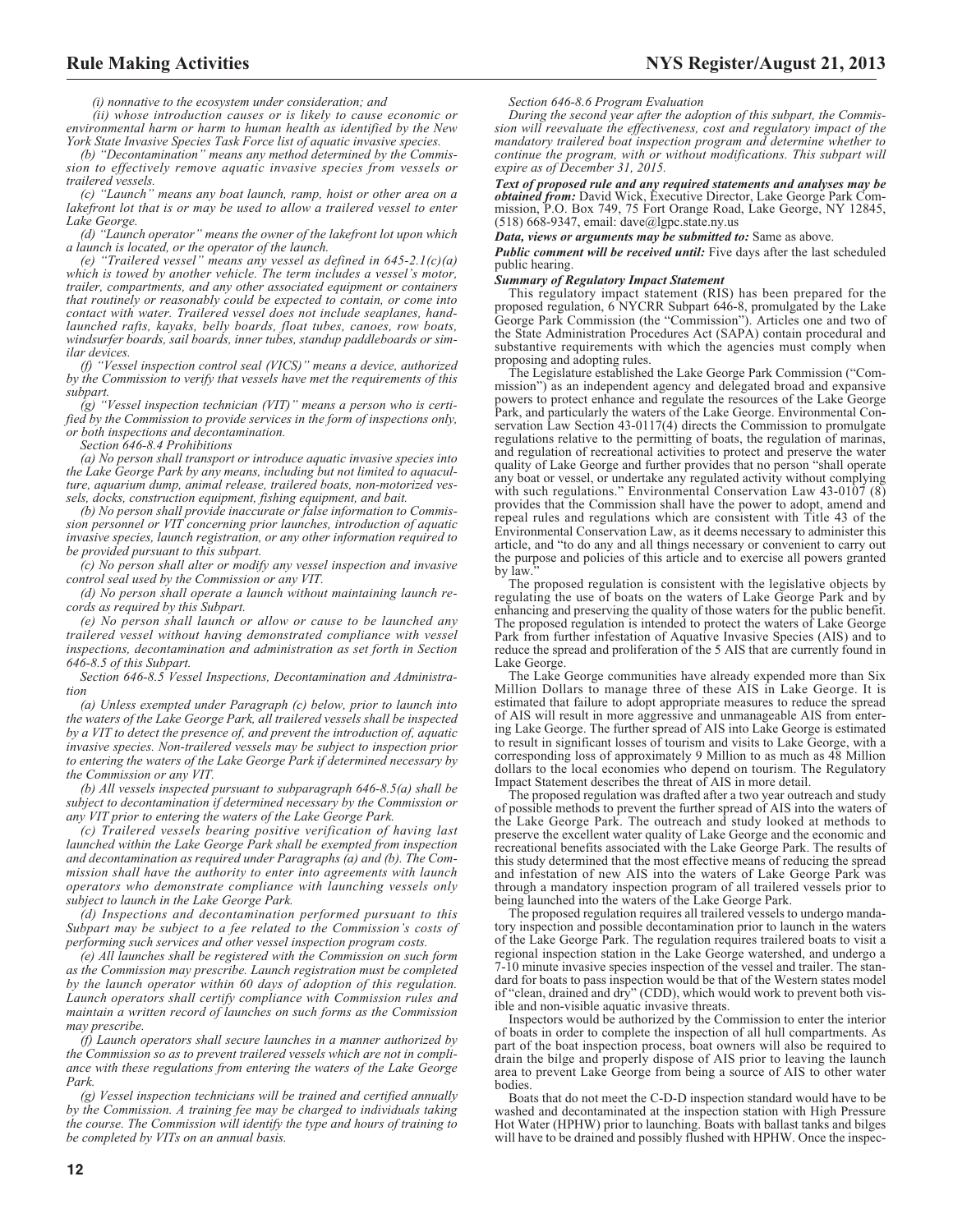tion and, if necessary, decontamination process is complete, the boat would be fitted with an inspection tag securing the boat to the trailer. Boats are then permitted to proceed to the marina of choice and launch into Lake George. As long as the boat's inspection tag is secured/ connected to the trailer the boat is free to launch. Boats that are leaving Lake George launches will also be fitted with inspection tags. These boats may re-launch into Lake George without being re-inspected as long as the inspection tag is intact.

The proposed regulation avoids undue deleterious economic effects or overly burdensome impacts to boat owners because the inspection process is only expected to take 10 minutes and, at present, the Commission does not intend to charge a fee for such service. The regulation provides however that the Commission may establish a fee related to the Commission's costs of performing such services and other vessel inspection program costs and such fees may be necessary in the future.

Costs to launch operators are expected to be slight. Local governments and small businesses would be required to monitor boats entering and leaving their launches, to maintain records of launches from their properties and to secure their launches in some manner during off-hours. The regulation does not mandate the method by which the launches must be secured and businesses and launch operators may use the most costeffective means to meet these requirements. Marinas and launch operators generally employee people to assist customers in the launching of their boats and it is expected that these same employees can perform the duties required by the regulation. Marinas and launch operators also require a fee from boaters prior to launching from their facilities and these facilities are usually closed during off hours. It is not expected that these businesses would incur much if any expense to implement this regulation. The report-ing requirement is also expected to be minimal. The Commission has streamlined the process as much as possible by exempting boats whose last launch was in Lake George from inspection.

The costs to the Commission for administering the regulation are expected to be approximately \$700,000 annually. The Regulatory Impact Statement provides a description of these costs as well as a description of the cost of compliance on regulated parties. The Regulatory Impact Statement also describes the possible funding alternatives available for this program.

The Regulatory Impact Statements provides a description of the various alternatives to the regulation considered by the Commission and a description of the benefits and potential adverse impacts as a result of the Regulation, including a description of the potential adverse and beneficial impacts on tourism and the local economy.

The Regulatory Impact Statement describes the reporting and compliance requirements for the regulated parties and local governments. The Regulatory Impact Statement also describes the interaction with existing State and Local Laws, as well as the Commission's own regulations. The Regulatory Impact Statement also describes the expected interaction with DEC and other state and local agencies in implementing the regulation.

The Regulatory Impact Statement and the proposed regulation provide for an expiration of the program after two years to allow the Commission the opportunity to review and reassess the efficacy, cost and benefits of the program at the end of the second season after its implementation.

#### *Regulatory Flexibility Analysis*

#### . Effect of the rule:

The proposed regulation may impose some slight additional costs to local governments and small businesses who would be required to maintain records of launches from their properties and who would be required to secure their launches in some manner during off-hours. These costs are expected to be minor, however. The regulation does not mandate the method by which the launches must be secured, only that the Commission approve the method of security.

Under the program, an employee of a business or municipality would be expected to check each boat that is launched from the property to insure that the boat had a tag indicating it had been inspected by one of the Commission staff or that it was last launched in the Lake George Park. This person or persons would also be expected to tag any boats leaving the waters of the Lake George Park via that launch, if requested by the boat owner to do so. This person would also be expected to keep and maintain records of all boats that were launched from the facility and to keep all tags that were removed from the boats and those that were not used.

This regulation is not expected to impose a significant cost on local municipalities or businesses. There are currently only 2 public launches that are owned by municipalities: one in the Town of Putnam and one in the Town of Hague. The Town of Hague already employs a boat steward to assist at its launches and would likely not be required to hire any additional employees in order to implement the program. The Town of Putnam may need to hire one additional person to monitor boats coming in and out of the lake at that location. The Town of Bolton has an interest in Norowal Marina, as does DEC. The Commission intends to staff inspectors at that launch, however, thereby eliminating any cost to this municipality.

Marinas and launch operators generally require a fee from boaters prior to launching from their facilities and these facilities are usually closed during off hours. It is not expected that these businesses would incur much if any expense to implement this regulation.

Moreover, boats whose last launch was in the Lake George Park are exempt from further inspections. Thus the rule may provide for an increase in local businesses, such as marinas and quick launches, for those boaters who only launch in Lake George.

Requiring boat inspections may also cause some potential tourists to stay away from Lake George or choose to visit the lake less frequently. This would have impacts on tourism and the regional economy. Data from other lakes with inspection programs indicate that changes in boat usage after mandatory boat inspections are implemented is minimal or is within the annual variability of year-to-year recreational pursuit changes.

The inconvenience and costs of the regulation are offset by the enormous benefit the regulation is expected to have on the quality of the waters of the Lake George Park and to the public health and recreation, the local economy and tourism in the Lake George area. There are currently 5 invasive species in Lake George and the Commission actively manages three of these: Eurasian Water Milfoil, zebra mussels and Asian clams. Without an effective prevention strategy, dozens of AIS may be introduced to the waters of the Lake George Park. The primary vector by which these species may arrive is trailered boats coming in from nearby waterways such as Lake Champlain, the Hudson River, and from the Great Lakes and Finger Lakes region. AIS have the potential to cause significant, long-term damage to the Lake George environment and cost millions of dollars to control in the future. These negative impacts could extend to the local tax base and the robust tourism industry.

The cost of managing existing AIS is reported to be a minimum of 16:1 times higher than the cost of prevention (US Congress of Office of Technology Assessment, 1993). Over the last 26 years (1986-2012), it has cost the Lake George community an estimated \$6.5 million dollars to combat EWM, zebra mussels and Asian clams. The future threat of new AIS introductions to the Lake George Park and Lake George itself is high and the outcome of large or extensive uncontrolled growth of AIS may result in significant impacts to the regional economy. Most AIS are most likely to occur in the "littoral zone" of the lake. This zone is described as the shallow water area extending from the shoreline to a point where water depth is approximately ten (10) meters in depth (Boylen and Kuliopulo, 1981). The littoral zone of Lake George comprises approximately 8,058 acres or twenty-nine percent (29%) of the overall water coverage area and is the area where activities such as boating, swimming, scuba diving, and much of the other recreational activities occur. This area also serves as the primary habitat for many game fish attracting recreational and sport fishermen or "anglers."

The adverse economic effect of future AIS invasions and outbreaks will be most felt along the 3,130 shoreline properties along Lake George and extending through eight (8) municipalities (the Towns of Dresden, Fort Ann, Putnam, Bolton, Hague, Lake George (inclusive of the Village of Lake George), Queensbury and Ticonderoga) within three (3) counties (Washington, Warren and Essex). Additionally, it is acknowledged that the economic impact of AIS may have implications to upland (off shore) properties. The proposed rule is needed to reduce the risk of introduction and spread of aquatic invasive species by subjecting all trailered vessels to inspection, and if determined necessary, decontamination prior to launch into the waters of Lake George Park. It is anticipated that a mandatory boat inspection program will have a net positive impact on the water quality, ecology, recreational uses and economic health of the Lake George Park by significantly reducing the threat of AS from being introduced to the waters in Lake George Park and causing new ecological impacts.

2. Compliance requirements:

Local launches will be required to secure their launches in off hours in some fashion that is acceptable to the Commission. This might require the launch to install a gate or surveillance equipment for its launches. Most businesses already limit launches to business hours only and this will have little effect on these businesses.

Businesses and municipalities will also be expected to keep and maintain records of boats that launch from their facilities to ensure that such boats have been properly inspected prior to launch. Boats that have been properly inspected will be sealed to their trailers. The launch owner or operator will have to cut the seal from the boat's trailer prior to allowing the boat to launch in the lake. The launch owner or operator will also keep a record of this boat and the seal. The launch owner or operator will also re-seal any boat requesting to be re-sealed upon exiting the lake. Boats that are re-sealed upon leaving the lake may reenter the lake without being re-inspected. The launch owner or operator must also record any boats that leave the lake and are re-sealed and keep any unused seals. These record-keeping requirements are not expected to be extensive or burdensome. Most businesses that operate a launch already employ sufficient staff to perform these tasks. Moreover, the Commission is commit-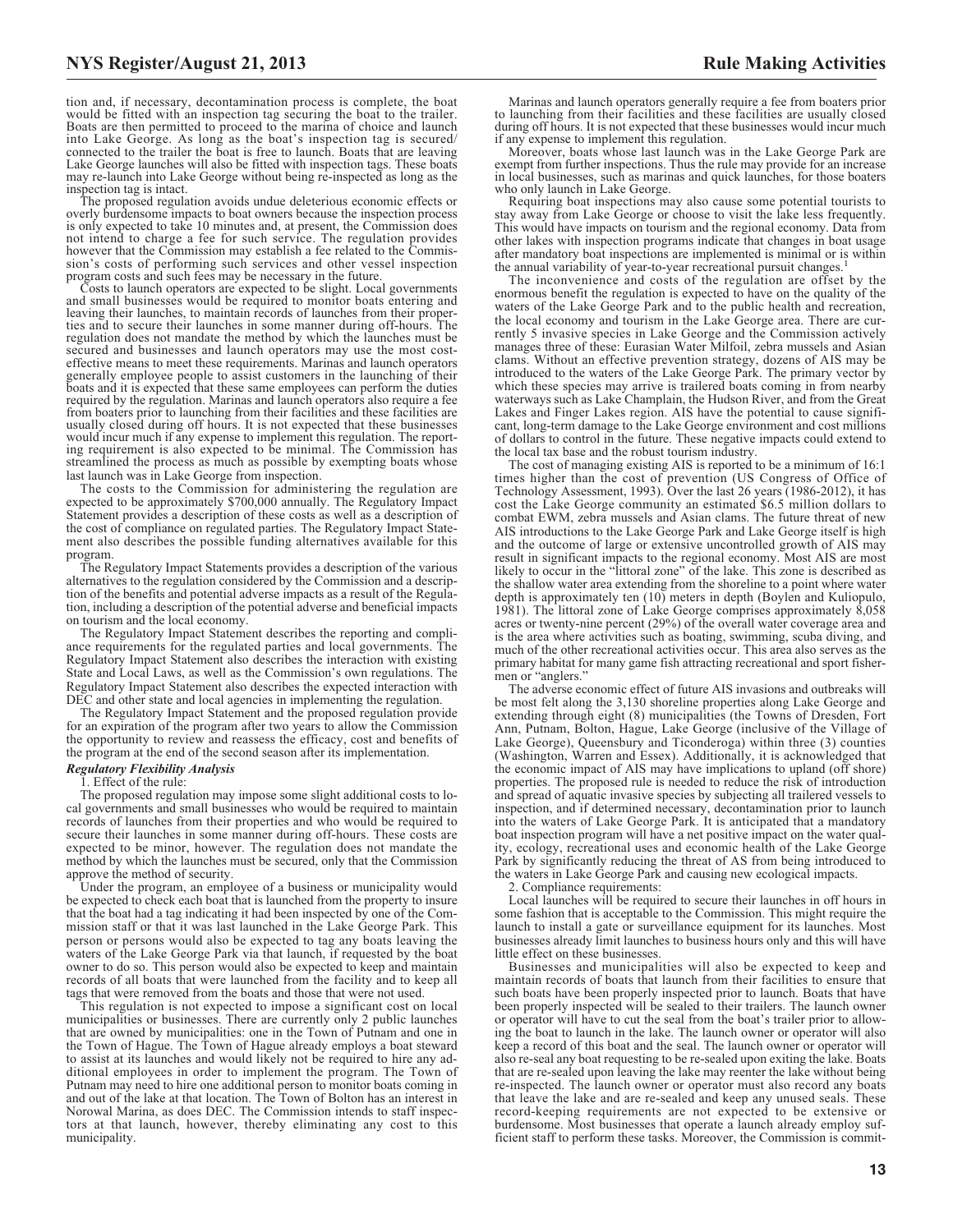all or partially within the Lake George Park. The population of the park expands by ten-fold in the summer months.

2. Reporting, recordkeeping and other compliance requirements; and professional services:

Local launches will be required to secure their launches in off-hours in some fashion that is acceptable to the Commission. This might require the launch owner to install a gate or surveillance equipment. Most businesses already limit launches to business hours only and this will have little effect on these businesses.

Businesses and municipalities will also be expected to keep and maintain records of boats that launch from their facilities to ensure that such boats have been properly inspected prior to launch. Boats that have been properly inspected will be sealed to their trailers. The launch owner or operator will have to cut the seal from the boat's trailer prior to allowing the boat to launch in the lake. The launch owner or operator will also keep a record of this boat and the seal. The launch owner or operator will also re-seal any boat requesting to be re-sealed upon exiting the lake. Boats that are re-sealed upon leaving the lake may reenter the lake without being re-inspected. The launch owner or operator must also record any boats that leave the lake and are re-sealed and keep any unused seals. These record-keeping requirements are not expected to be extensive or burdensome. Most businesses that operate a launch already employ sufficient staff to perform these tasks. Moreover, the Commission is committed to work with the affected businesses and municipalities to find the most cost-effective solution to implement the regulations. Local businesses currently are required to obtain authorization or permits from the Commission for their marina activities and to construct and install docks on their facilities. The additional interaction with the Commission required by this regulation is not expected to be burdensome.

No professional services are anticipated to be necessary for any marina, launch operator or municipality to comply with the regulation. 3. Costs:

The proposed regulation may impose some slight additional costs to local governments and small businesses who would be required to monitor boats coming entering and leaving their launches, to maintain records of launches from their properties and to secure their launches in some manner during off-hours. These costs are expected to be minor, however. The regulation does not mandate the method by which the launches must be secured, only that the Commission approve the method of security. Only 2 municipal launches will be affected: one in the Town of Putnam and one in the Town of Hague. It is not expected that the Town of Hague will require any additional personnel to implement this regulation. The Town of Putnam may need to hire one additional person to monitor boats coming in and out of Lake George at that location. Marinas and launch operators generally employ people to assist customers in the launching of their boats and it is expected that these same employees can perform the duties required by the regulation. Marinas and launch operators also require a fee from boaters prior to launching from their facilities and these facilities are usually closed during off hours. It is not expected that these businesses would incur much if any expense to implement this regulation.

Requiring boat inspections may cause some individuals to stay away from Lake George or choose to visit the lake less frequently. This would have impacts on tourism and the regional economy. Data from other lakes with inspection programs indicate that changes in boat usage after mandatory boat inspections are implemented is minimal or is within the annual variability of year-to-year recreational pursuit changes.

The regulation might increase markets for boats that are only launched on the Lake George Park during a boating season. Such boaters will be exempt from inspection, if they can prove through their boats being sealed to their trailers or otherwise, that they last launched in the Lake George Park. Overall, the program is expected to increase the quality of the water of Lake George and thereby preserve and increase tourism and jobs for the area.

The regulation will increase costs and demands on the Commission staff due to the need for staffing 5 inspection and decontamination stations, increased public outreach and education, and enforcement of the regulation. The expected annual cost for staffing the program is anticipated to be \$700,000.

4. Minimizing adverse impact:

The Commission has minimized unnecessary adverse impacts on New York State jobs by creating an inspection program designed to prevent the spread of AIS into the waters of the Lake George Park, preserving the quality of the water for health, recreational, economic and tourism activities. The Commission has minimized the adverse effect of the regulation by streamlining the inspection process as much as possible, minimizing the fees charged for the process and allowing launch operators to devise their own method of securing their launches to best suit their business model.

5. Rural area participation:

The Commission has already held over 50 public meetings and intends

ted to work with the affected businesses and municipalities to find the most cost-effective solution to implement the regulations. Local businesses currently are required to obtain authorization or permits from the Commission for their marina activities and to construct and install docks on their facilities. The additional interaction with the Commission required by this regulation is not expected to be burdensome.

3. Professional services:

Some businesses and municipalities may have to hire additional staff to monitor their launches. These positions are labor, as opposed to professional, positions, however.

4. Compliance costs:

The costs for compliance will be the cost of additional personnel, if any, to monitor launches and maintain records and the cost to secure the business or municipality's launch during off season hours. Each business or municipality is permitted to use whatever method it chooses, with the Commission's authorization, to secure its launch, thus allowing the property owner to use the most cost-effective means available to implement the rule.

5. Economic and technological feasibility:

Compliance with the rule is both economic and technologically feasible. As set forth above, most marinas and other businesses offering launches already restrict launches to business hours and employ staff to assist customers in launching their boats. These staff members could perform the additional requirement of insuring that those boats launched from their facilities have been properly inspected prior to launch.

6. Minimizing adverse impact:

The proposed compliance requirement minimizes adverse impact to the potentially affected businesses and municipalities. The mandatory boat inspection program is the most feasible method of to prevent the further spread of aquatic invasive species into the waters of Lake George. Although there may be some initial adverse impacts from boaters who are unfamiliar with the cleaned, drained and dry protocol and who do not understand the boat inspection program, the Commission has and will institute a boater education program and public outreach to educate boaters on the new regulations. The regulation also provides that boats that were last launched in the Lake George Park do not have to be re-inspected before launching and may provide a means whereby "frozen boats," i.e. boats which have been out in below-freezing temperatures for at least 3 weeks could be certified as invasives-free, and tagged as if they were inspected. The Commission estimates that approximately 2/3 of all boats that annually launch in Lake George only launch in Lake George.

7. Small business and local government participation:

The Commission has conducted many meetings with municipalities, local chambers of commerce, business groups and environmental groups related to the proposed regulation. These conversations included means and methods of preventing the spread of aquatic invasive species into the lake. No alternative methods have been discovered that would be less adverse to small businesses and, at the same time, meet the objective of the proposal. The municipalities and the majority of the businesses involved in these discussions have been in favor of the regulation. Some businesses, while not opposed to the regulation, have expressed concern that they may lose customers to other lakes or businesses who do not comply with the regulations. Education and, if necessary, enforcement will be key to ensuring that any adverse effects to businesses are minimized. The Commission will hold two additional public information meetings on the proposal, at a southern and northern location along Lake George. The Commission will provide educational information about the program on its web site and will work with the local media, other not-for-profit groups and other agencies such as DEC and Parks and Recreation to assist in a public outreach and education campaign.

#### *Rural Area Flexibility Analysis*

1. Types and estimated numbers of rural areas:

The Lake George Park is a rural area comprising some 300 square miles in land and water surface area. Of the approximately 255 miles of land surface, some 100 square miles is State-owned forest preserves. The whole area is located within the Adirondack Mountain region occupying an area at the south-eastern portion of the Adirondack Park. It is characterized by steeply sloped forested mountains and hillside areas with a number of streams and smaller lakes and ponds. Lake George is a 44 square mile glacially-formed lake that is 32 miles long, has an average width of 1.5 miles and an average depth of approximately 70 feet. Lake George includes approximately 131 miles of shoreline and is fed by more than 150 streams.

Development in the Lake George Park is concentrated along the lakeshore and nearby State highways of Route 9, 9L and 9N. There are fifteen local government entities, three counties and twelve municipalities

The Affects of Mandatory Boat Inspections on Recreational Boating; Brad Wright; University of Northern Colorado; 2009.<sup>1</sup>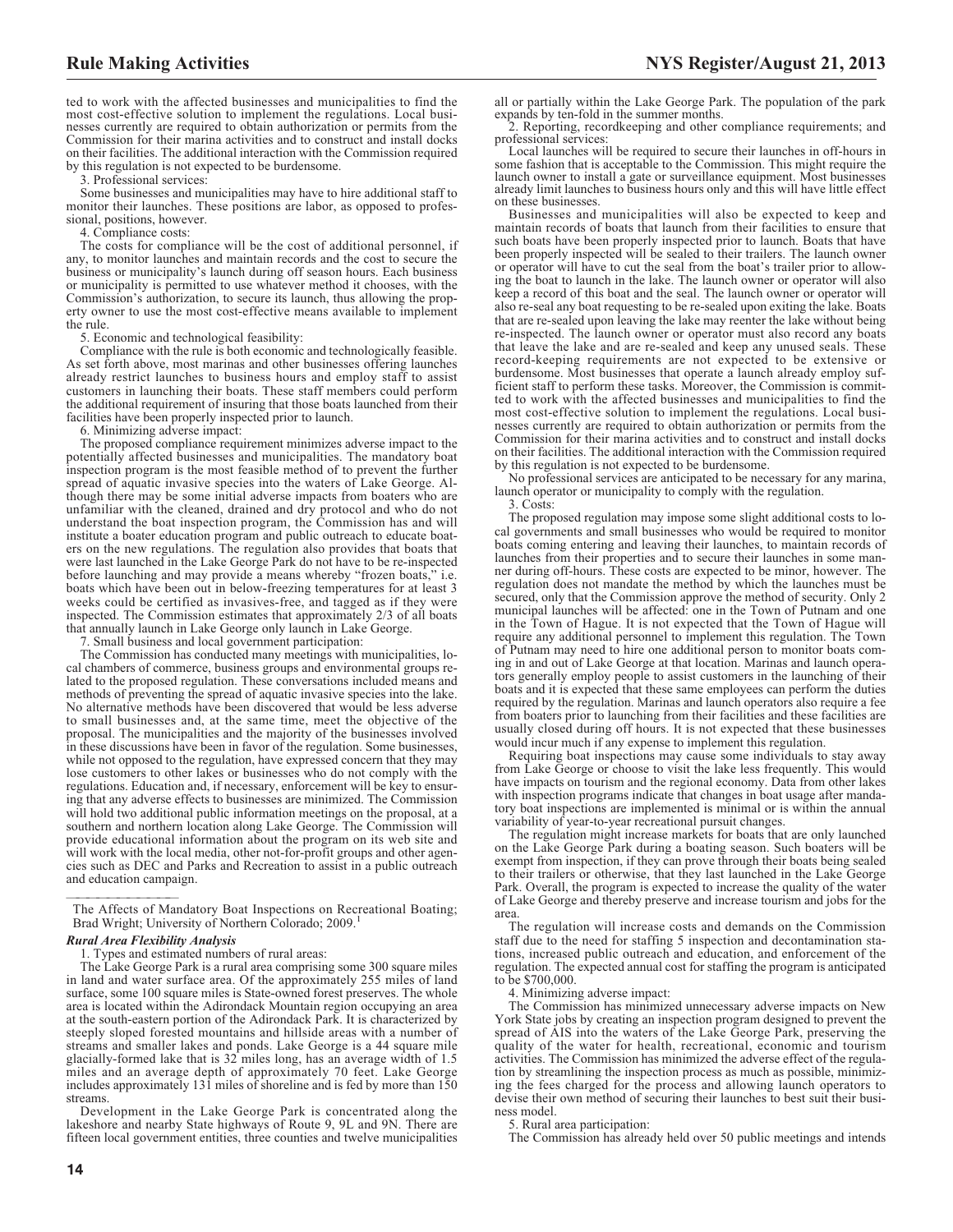to hold two more public information meetings around the Lake George Park to inform the public of the proposed regulations, the need for them, how they will affect local businesses and tourism and how all can comply with the regulation.

# *Job Impact Statement*

#### 1. Nature of impact:

The regulation is not expected to have any significant impact on job numbers. There are some businesses, such as marinas, hotels and motels and quick launches, which will be required to keep monthly records of the launches from those facilities. These businesses will also be required to keep their launches secured during times when no inspectors are available, such as nighttime hours.

Requiring boat inspections may also cause some potential tourists to stay away from Lake George or choose to visit the lake less frequently. This would have impacts on tourism and regional economy. Data from other lakes with inspection programs indicate that changes in boat usage after mandatory boat inspections are implemented is minimal or is within the annual variability of year-to-year recreational pursuit changes.<sup>1</sup>

The inconvenience and costs of the regulation are offset by the enormous benefit the regulation is expected to have on the quality of the waters of the Lake George Park and to the public health and recreation, the local economy and tourism in the Lake George area. AIS have the potential to cause significant, long-term damage to the Lake George environment and cost millions of dollars to control in the future. These negative impacts could extend to the local tax base and the robust tourism industry.

The cost of managing existing AIS is extensive. Over the last 26 years (1986-2012), it has cost the Lake George community an estimated \$6.5 million dollars to combat three different AIS in the Lake. The future threat of new AIS introductions to the Lake George Park and Lake George itself is high and the outcome of large or extensive uncontrolled growth of AIS may result in significant impacts to the regional economy. The areas where AIS are expected to proliferate are in the same areas where most recreational activities occur and most launches, docks and moorings are located. The adverse economic effect of future AIS invasions and outbreaks will be most felt along the 3,130 shoreline properties along Lake George and extending through eight (8) municipalities (the Towns of Dresden, Fort Ann, Putnam, Bolton, Hague, Lake George (inclusive of the Village of Lake George), Queensbury and Ticonderoga) within three (3) counties (Washington, Warren and Essex). The proliferation of additional AIS into the waters of the Lake George Park is expected to have a significant negative impact on tourism to the region, negatively impacting jobs in the area. If nothing is done to stop the spread of existing and new AIS into Lake George, the loss in total annual tourism expenditures is estimated to range between \$9.74 million to \$48.7 million. The annual loss in visitor events is estimated to be approximately 146,600 to 733,000 events. Tourismrelated employment is estimated to experience a net loss of approximately 162 to 800 jobs with a corresponding reduction in wages paid ranging from approximately \$4.55 million to \$22.74 million.

The proposed rule is the most efficient method of reducing spread of existing AIS and preventing the introduction of new AIS into Lake George. The rule is reduces the risk of introduction and spread of aquatic invasive species by subjecting all trailered vessels to inspection, and if determined necessary, decontamination prior to launch into the waters of Lake George Park. It is anticipated that a mandatory boat inspection program will have a net positive impact on the water quality, ecology, recreational uses and economic health of the Lake George Park by significantly reducing the threat of AS from being introduced to the waters in Lake George Park and causing new ecological impacts.

The overall impact on jobs is expected to be positive, as the Commission will hire 30-40 additional staff to perform inspections and, if necessary, decontamination.

Categories and numbers affected:

The jobs affected would primarily be laborer types, requiring some training, related to inspection and decontamination of boats. These jobs would be seasonal from April through November, depending annually on weather conditions.

3. Regions of adverse impact:

The regulations apply only to the Lake George Park.

4. Minimizing adverse impacts:

The Commission has minimized unnecessary adverse impacts on New York jobs by making the boat inspections as streamlined as possible and by providing a means by which boats that are only launched in the Lake George Park during a season would be exempt from inspections. In addition, the Commission is considering a frozen boat program which would allow those boaters who can demonstrate that their boat was in frozen conditions sufficient to destroy any AIS prior to being launched into the Lake George Park may bypass the inspection. The program is expected to have a positive impact on jobs by providing for additional staffing at the Commission. Local businesses and municipalities may also hire additional

personnel to ensure that boats launched from these facilities have been properly tagged and are tagged as they leave the launch, if requested. 5. Self-employment opportunities:

All inspectors are to be hired and trained by the Commission, so the program does not offer any self-employment opportunities.

The Affects of Mandatory Boat Inspections on Recreational Boating; Brad Wright; University of Northern Colorado; 2009.<sup>1</sup>

# **Department of Motor Vehicles**

# **NOTICE OF ADOPTION**

# **Points for Texting and Cell Phone Use**

**I.D. No.** MTV-25-13-00003-A **Filing No.** 819 **Filing Date:** 2013-08-06 **Effective Date:** 2013-08-21

PURSUANT TO THE PROVISIONS OF THE State Administrative Procedure Act, NOTICE is hereby given of the following action:

*Action taken:* Amendment of section 131.3 of Title 15 NYCRR.

*Statutory authority:* Vehicle and Traffic Law, sections 215(a) and 510(3)(i)

**Subject:** Points for texting and cell phone use.

*Purpose:* To increase the point value assigned for texting and cell phone violations from 3 points to 5 points.

*Text or summary was published* in the June 19, 2013 issue of the Register, I.D. No. MTV-25-13-00003-EP.

*Final rule as compared with last published rule:* No changes.

*Text of rule and any required statements and analyses may be obtained from:* Heidi Bazicki, Department of Motor Vehicles, 6 Empire State Plaza, Rm. 526, Albany, NY 12228, (518) 474-0871, email: heidi.bazicki@dmv.ny.gov

# *Assessment of Public Comment*

Comment: The Administrative Regulations Review Commission (ARRC) submitted a comment, which is quoted in pertinent part:

''While DMV clearly intends to assign points for any violation involving use of a cell phone or portable electronic device, even in cases where a mandatory suspension or revocation is involved, it appears that the way this rule is drafted also sweeps in numerous other violations of the Vehicle & Traffic Law. For the rule to be limited to cell phone and texting violations, it would only need to provide an exception for violations of subparagraph (iii) of paragraph  $(4)$  of  $\S$  131.3, where the five-point value is assigned to such violations.

Instead, the emergency/proposed rule provides that there shall not be any point value assigned for "any violation, other than a violation set forth in paragraphs (1) through (6) of this subdivision, for which suspension or revocation action is mandated upon conviction." By using this language, DMV includes every violation that is assigned a point value of three points or more as "an exception to the general rule that points are not assigned when a mandatory sanction results from a conviction." Many violations require a mandatory suspension, particularly for a junior or probationary license. Pursuant to Vehicle & Traffic Law §§ 510-b and 510-c, depending on the license category these can include any speeding offense, following too closely, stop sign violations and many other violations.

Given this, I urge the agency to change the language in  $\S 131.3(b)(7)(iii)$ so that it refers only to violations "involving the use of a mobile telephone or portable electronic device" in  $\S 131.3(b)(4)(iii)$ . If there is any interest in providing for the assignment of points for any or all of the other violations that involve mandatory suspensions or revocations, they should be adopted through a separate rulemaking proceeding that provides the public with all of the information required by the State Administrative Procedure Act. Also, I urge DMV to remove any points that have been assigned since June 1st to drivers who were subject to mandatory suspension or revocation for those violations not involving cell phones or texting.

Response: The Department appreciates the comment submitted by the ARRC. However, the proposed rule simply conforms Part 131 to existing Department practice and procedure. Currently, for example, the holder of a probationary license who commits a speeding violation is assigned points and is subject to the suspension of his or her license. Similarly, a person who holds a junior license and is convicted of passing a stopped school